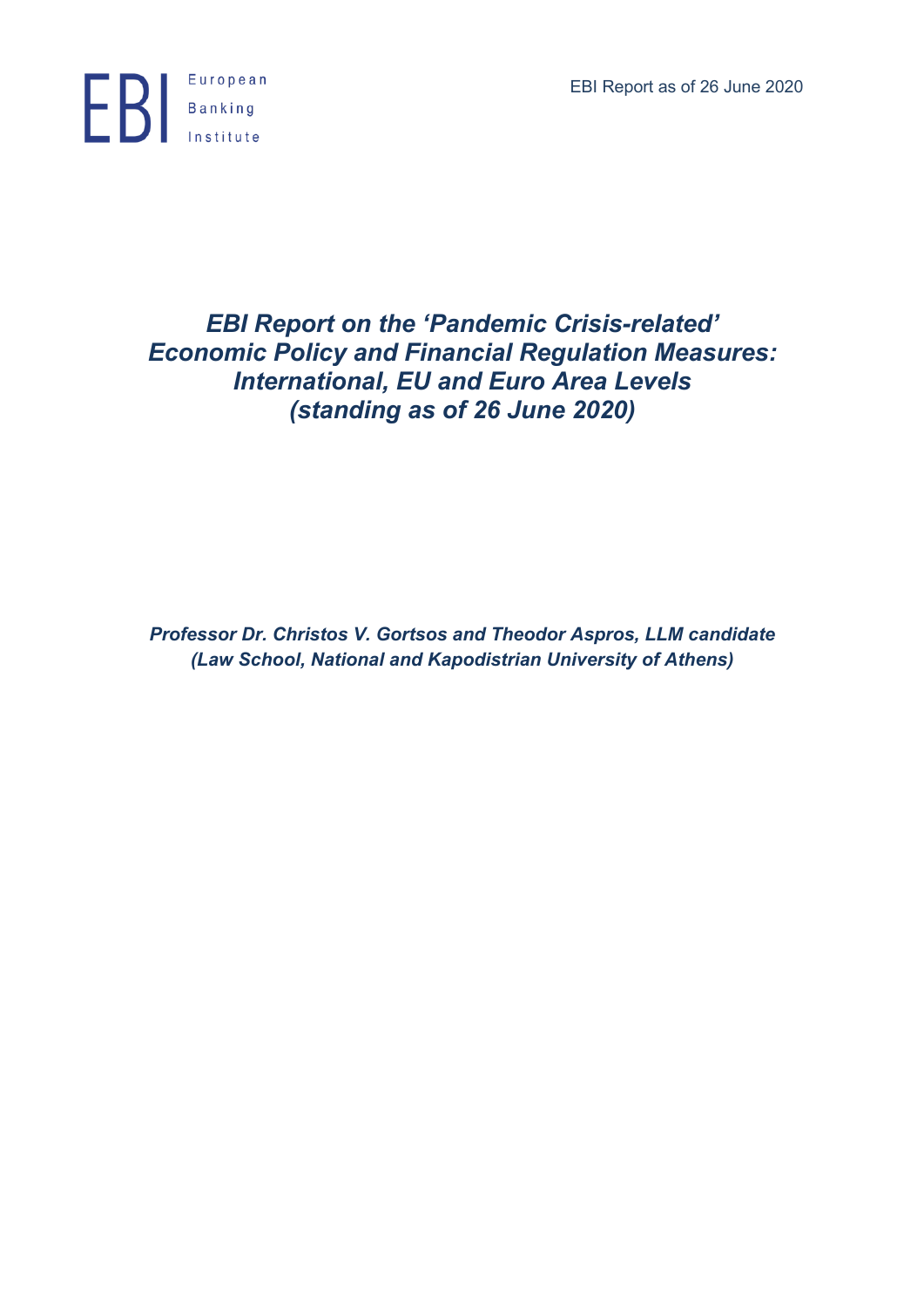**ED** Banking

# **TABLE OF CONTENTS**

# **I. Economic Policy Measures**

# **A. Monetary Policy Measures: European Central Bank (ECB) – Eurosystem**

# **B. Other Economic Policy Measures**

- 1. EU Council Eurogroup Reports and Statements
- 2. Council of the EU
- 3. European Parliament and Council of the EU
- 4. European Commission
	- Decisions and Regulations
	- Proposals for legislative acts
	- Communications / Guidelines / Recommendations
	- Other
- 5. Measures taken by Member States
- 6. Organisation for Economic Co-operation and Development (OECD

# **II. Financial Stability – Banking Regulation**

## **A. International Level**

- 1. Financial Stability Board (FSB)
- 2. Basel Committee on Banking Supervision (BCBS)
- 3. International Association of Deposit Insurers (IADI)

## **B. EU – Euro Area Level**

- 1. ECB Single Supervisory Mechanism (SSM)
- 2. European Banking Authority (EBA)
- 3. Single Resolution Board (SRB)
- 4. European Systemic Risk Board (ESRB)

## **III. Capital Markets Regulation**

- **A. International Level: International Organization of Securities Commissions (IOSCO)**
- **B. EU Level: European Securities and Markets Authority (ESMA)**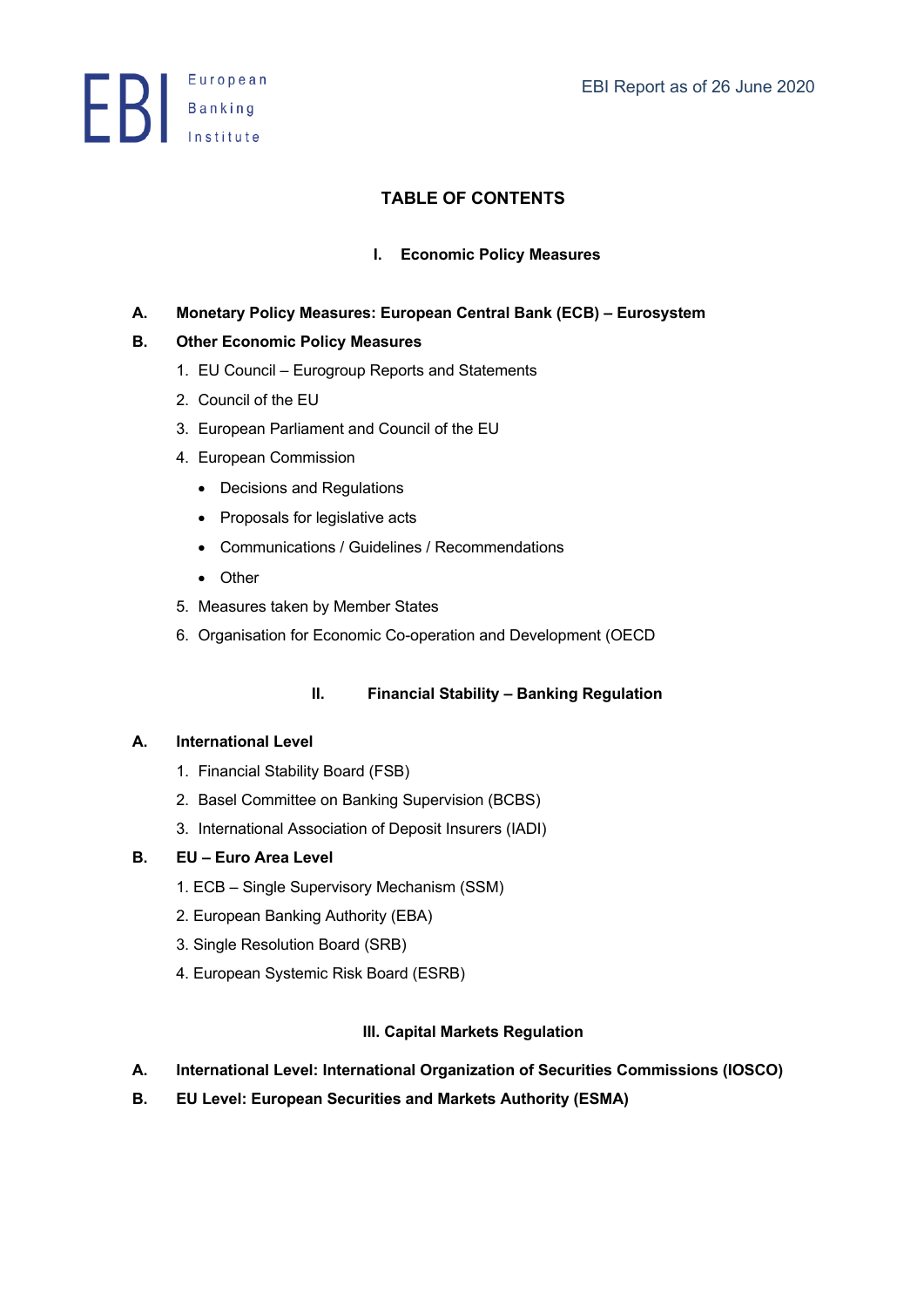

# **I. Economic Policy Measures**

**A. Monetary Policy Measures: European Central Bank (ECB) – Eurosystem**

New Eurosystem repo facility to provide euro liquidity to non-euro area central banks: https://www.ecb.europa.eu/press/pr/date/2020/html/ecb.pr200625~60373986e5.en.html **(25/6)**

Opinion of the ECB of 8 May 2020 on a proposal for a regulation on the establishment of a European instrument for temporary support to mitigate unemployment risks in an emergency (SURE) following the COVID-19 outbreak (CON/2020/14, OJ C 190, 8.6.2020, p. 1): https://eurlex.europa.eu/legal-

content/EN/TXT/?uri=uriserv:OJ.C\_.2020.190.01.0001.01.ENG&toc=OJ:C:2020:190:TOC **(8/6)**

Monetary policy decisions:

https://www.ecb.europa.eu/press/pr/date/2020/html/ecb.mp200604~a307d3429c.en.html **(4/6)**

Guideline (EU) 2020/634 of the ECB of 7 May 2020 amending Guideline ECB/2014/31 on additional temporary measures relating to Eurosystem refinancing operations and eligibility of collateral (ECB/2020/29, OJ L 148, 11.5.2020, p. 10): https://eur-lex.europa.eu/legalcontent/EN/TXT/?uri=uriserv:OJ.L\_.2020.148.01.0010.01.ENG&toc=OJ:L:2020:148:FULL **(11/5)**

Decision (EU) 2020/614 of the European Central Bank of 30 April 2020 amending Decision (EU) 2019/1311 on a third series of targeted longer-term refinancing operations (ECB/2020/25, OJ L 141, 5.5.2020, p. 28): https://eur-lex.europa.eu/legal-

content/EN/TXT/?uri=uriserv:OJ.L\_.2020.141.01.0028.01.ENG&toc=OJ:L:2020:141:TOC **(5/5)**

ECB announces new pandemic emergency longer-term refinancing operations: https://www.ecb.europa.eu/press/pr/date/2020/html/ecb.pr200430\_1~477f400e39.en.html **(30/4)**

ECB recalibrates targeted lending operations to further support real economy: https://www.ecb.europa.eu/press/pr/date/2020/html/ecb.pr200430~fa46f38486.en.html **(30/4)**

ECB communication to reporting agents on the extension of deadlines for the reporting of statistical information in the context of COVID-19:

https://www.ecb.europa.eu/pub/pdf/other/ecb.200429\_extension\_deadlines\_statistical\_info\_covi d~13f0c6dca1.en.pdf?73e15e0d647950b36b682dc9dddbe5c5 **(29/4)**

ECB takes steps to mitigate impact of possible rating downgrades on collateral availability: https://www.ecb.europa.eu/press/pr/date/2020/html/ecb.pr200422\_1~95e0f62a2b.en.html **(22/4)**

Regulation (EU) 2020/533 of the European Central Bank of 15 April 2020 on the extension of deadlines for the reporting of statistical information (ECB/2020/23, OJ L 119, 17.4.2020, p. 15): https://eur-lex.europa.eu/legal-

content/EN/TXT/?uri=uriserv:OJ.L\_.2020.119.01.0015.01.ENG&toc=OJ:L:2020:119:FULL **(17/4)**

ECB communication to reporting agents on the collection of statistical information in the context of COVID-19:

https://www.ecb.europa.eu/pub/pdf/other/ecb.200415\_communication\_reporting\_agents\_on\_stat istical\_info\_covid~563fccc78b.en.pdf **(15/4)**

Guideline (EU) 2020/515 of the ECB of 7 April 2020 amending Guideline ECB/2014/31 on additional temporary measures relating to Eurosystem refinancing operations and eligibility of collateral (ECB/2020/21, OJ L 110I, 8.4.2020, p. 26): https://eur-lex.europa.eu/legalcontent/EN/TXT/?uri=uriserv:OJ.LI.2020.110.01.0026.01.ENG&toc=OJ:L:2020:110I:FULL **(8/4)**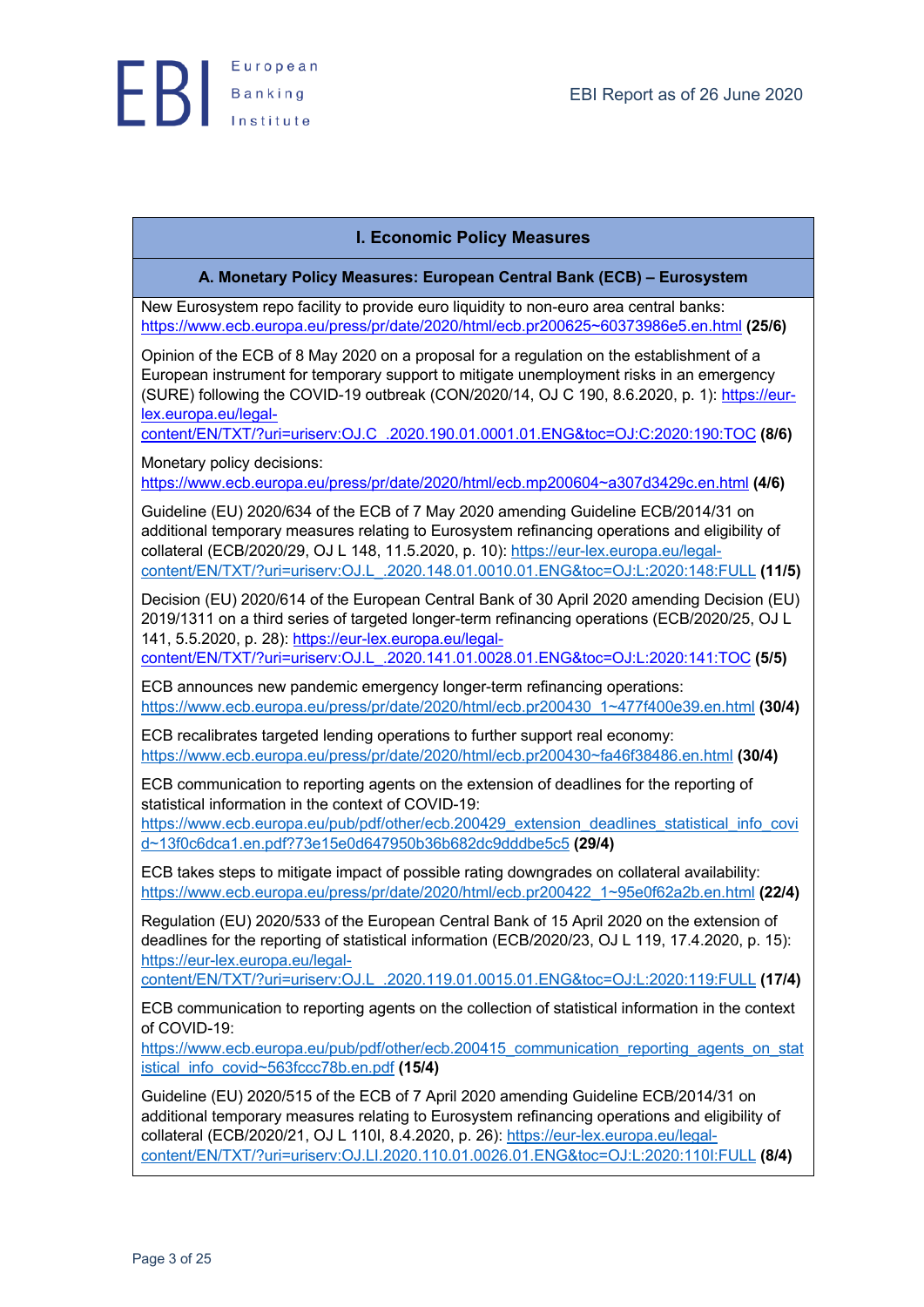



Decision (EU) 2020/506 of the ECB of 7 April 2020 amending Guideline (EU) 2015/510 on the implementation of the Eurosystem monetary policy framework and Guideline (EU) 2016/65 on the valuation haircuts applied in the implementation of the Eurosystem monetary policy framework (ECB/2020/20, OJ L 109I, 7.4.2020, p. 1): https://eur-lex.europa.eu/legalcontent/EN/TXT/?uri=uriserv:OJ.LI.2020.109.01.0001.01.ENG&toc=OJ:L:2020:109I:FULL **(7/4)**

ECB announces package of temporary collateral easing measures: https://www.ecb.europa.eu/press/pr/date/2020/html/ecb.pr200407~2472a8ccda.en.html **(7/4)**

ECB extends review of its monetary policy strategy until mid-2021: https://www.ecb.europa.eu/press/pr/date/2020/html/ecb.pr200402~942a1358ee.en.html **(2/4)**

Decision (EU) 2020/441 of the ECB of 24 March 2020 amending Decision (EU) 2016/948 of the European Central Bank on the implementation of the corporate sector purchase programme (ECB/2020/18, OJ L 91, 25.3.2020, p. 5): https://eur-lex.europa.eu/legalcontent/EN/TXT/?uri=uriserv:OJ.L\_.2020.091.01.0005.01.ENG&toc=OJ:L:2020:091:FULL **(25/3)**

Decision (EU) 2020/440 of the ECB of 24 March 2020 on a temporary pandemic emergency purchase programme (ECB/2020/17, OJ L 91, 25.3.2020, p. 1): https://eur-lex.europa.eu/legalcontent/EN/TXT/?uri=uriserv:OJ.L\_.2020.091.01.0001.01.ENG&toc=OJ:L:2020:091:FULL **(25/3)**

Decision (EU) 2020/407 of the European Central Bank of 16 March 2020 amending Decision (EU) 2019/1311 on a third series of targeted longer-term refinancing operations (ECB/2020/13, OJ L 80, 17.3.2020, p. 23): https://eur-lex.europa.eu/legalcontent/EN/TXT/?qid=1584535316067&uri=CELEX:32020D0407 **(17/3)**

ECB announces easing of conditions for targeted longer-term refinancing operations (TLTRO III): https://www.ecb.europa.eu/press/pr/date/2020/html/ecb.pr200312\_1~39db50b717.en.html **(12/3)**

ECB announces measures to support bank liquidity conditions and money market activity: https://www.ecb.europa.eu/press/pr/date/2020/html/ecb.pr200312\_2~06c32dabd1.en.html **(12/3)**

**B. Other Economic Policy Measures**

# **1. EU Council – Eurogroup Reports and Statements**

Eurogroup Statement on the Pandemic Crisis Support:

https://www.consilium.europa.eu/el/press/press-releases/2020/05/08/eurogroup-statement-onthe-pandemic-crisis-supportn **(8/5)**

Report on the comprehensive economic policy response to the COVID-19 pandemic: https://www.consilium.europa.eu/en/press/press-releases/2020/04/09/report-on-thecomprehensive-economic-policy-response-to-the-covid-19-pandemic **(9/4)**

# **2. Council of the EU**

Council Decision (EU) 2020/768 of 9 June 2020 amending Decision (EU) 2016/915 as regards the reference period intended to be used for measuring the growth of CO2 emissions, to take account of the consequences of the COVID-19 pandemic in the context of CORSIA (OJ L 187, 12.6.2020, p. 10):

https://eurlex.europa.eu/legalcontent/EN/TXT/?uri=uriserv:OJ.L\_.2020.187.01.0010.01.ENG&toc =OJ:L:2020:187:TOC **(12/6)**

Council Decision (EU) 2020/702 of 20 May 2020 further extending the temporary derogation from the Council's Rules of Procedure introduced by Decision (EU) 2020/430 and extended by Decision (EU) 2020/556 in view of the travel difficulties caused by the COVID-19 pandemic in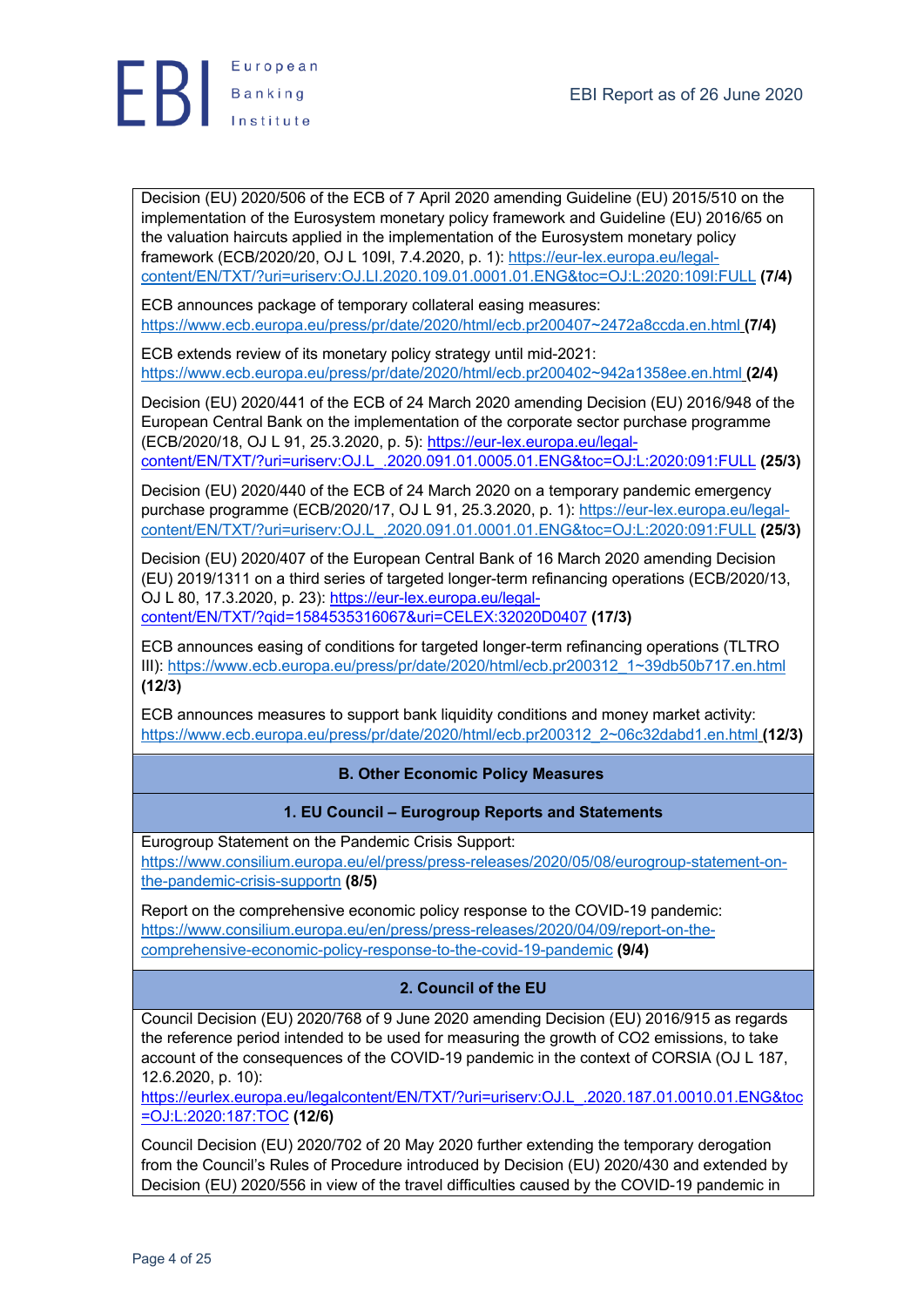the Union (OJ L 165, 27.5.2020, p. 38): https://eur-lex.europa.eu/legalcontent/EN/TXT/?uri=uriserv:OJ.L\_.2020.165.01.0038.01.ENG&toc=OJ:L:2020:165:FULL **(27/5)**

Council Regulation (EU) 2020/699 of 25 May 2020 on temporary measures concerning the general meetings of European companies (SEs) and of European Cooperative Societies (SCEs) (OJ L 165, 27.5.2020, p. 25): https://eur-lex.europa.eu/legalcontent/EN/TXT/?uri=uriserv:OJ.L\_.2020.165.01.0025.01.ENG&toc=OJ:L:2020:165:FULL **(27/5)**

Council Regulation (EU) 2020/672 of 19 May 2020 on the establishment of a European instrument for temporary support to mitigate unemployment risks in an emergency (SURE) following the COVID-19 outbreak (OJ L 159, 20.5.2020, p. 1): https://eur-lex.europa.eu/legalcontent/EN/TXT/?uri=uriserv:OJ.L\_.2020.159.01.0001.01.ENG&toc=OJ:L:2020:159:TOC **(20/5)**

Council Regulation (EU) 2020/521 of 14 April 2020 activating the emergency support under Regulation (EU) 2016/369, and amending its provisions taking into account the COVID-19 outbreak (OJ L 117, 15.4.2020, p. 3): https://eur-lex.europa.eu/legalcontent/EN/TXT/?uri=CELEX:32020R0521 **(15/4)**

Council conclusions on Covid-19 (OJ C 57, 20.2.2020, p. 4): https://eur-lex.europa.eu/legalcontent/EN/TXT/?uri=CELEX:52020XG0220(01) **(20/2)**

# **3. European Parliament and Council of the EU**

Decision (EU) 2020/701 of the European Parliament and of the Council of 25 May 2020 on providing macro-financial assistance to enlargement and neighbourhood partners in the context of the COVID-19 pandemic (OJ L 165, 27.5.2020, p. 31): https://eur-lex.europa.eu/legalcontent/EN/TXT/?uri=uriserv:OJ.L\_.2020.165.01.0031.01.ENG&toc=OJ:L:2020:165:FULL **(27/5)**

Directive (EU) 2020/700 of the European Parliament and of the Council of 25 May 2020 amending Directives (EU) 2016/797 and (EU) 2016/798, as regards the extension of their transposition periods (OJ L 165, 27.5.2020, p. 27): https://eur-lex.europa.eu/legalcontent/EN/TXT/?uri=uriserv:OJ.L\_.2020.165.01.0027.01.ENG&toc=OJ:L:2020:165:FULL **(27/5)**

Regulation (EU) 2020/698 of the European Parliament and of the Council of 25 May 2020 laying down specific and temporary measures in view of the COVID-19 outbreak concerning the renewal or extension of certain certificates, licences and authorisations and the postponement of certain periodic checks and periodic training in certain areas of transport legislation ( OJ L 165, 27.5.2020, p. 10): https://eur-lex.europa.eu/legal-

content/EN/TXT/?uri=uriserv:OJ.L\_.2020.165.01.0010.01.ENG&toc=OJ:L:2020:165:FULL **(27/5)**

Regulation (EU) 2020/697 of the European Parliament and of the Council of 25 May 2020 amending Regulation (EU) 2017/352, so as to allow the managing body of a port or the competent authority to provide flexibility in respect of the levying of port infrastructure charges in the context of the COVID-19 outbreak (OJ L 165, 27.5.2020, p. 7): https://eurlex.europa.eu/legal-

content/EN/TXT/?uri=uriserv:OJ.L\_.2020.165.01.0007.01.ENG&toc=OJ:L:2020:165:FULL **(27/5)**

Regulation (EU) 2020/696 of the European Parliament and of the Council of 25 May 2020 amending Regulation (EC) No 1008/2008 on common rules for the operation of air services in the Community in view of the COVID-19 pandemic (OJ L 165, 27.5.2020, p. 1): https://eurlex.europa.eu/legal-

content/EN/TXT/?uri=uriserv%3AOJ.L\_.2020.165.01.0001.01.ENG&toc=OJ%3AL%3A2020%3A 165%3AFULL **(27/5)**

Regulation (EU) 2020/560 of the European Parliament and of the Council of 23 April 2020 amending Regulations (EU) No 508/2014 and (EU) No 1379/2013 as regards specific measures to mitigate the impact of the COVID-19 outbreak in the fishery and aquaculture sector (OJ L 130,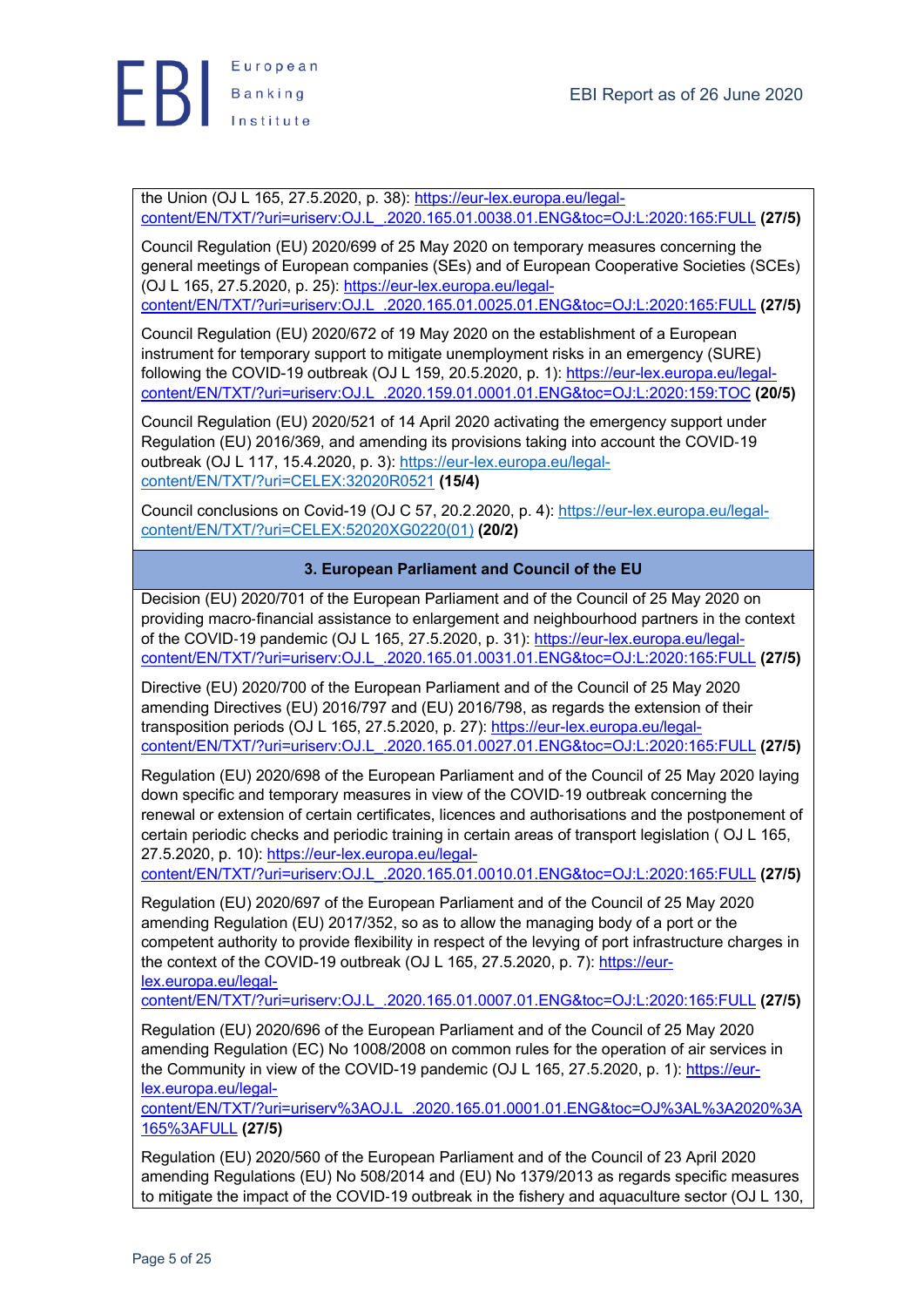

24.4.2020, p. 11): https://eur-lex.europa.eu/legal-content/EN/TXT/?uri=CELEX:32020R0560 **(24/4)**

Regulation (EU) 2020/558 of the European Parliament and of the Council of 23 April 2020 amending Regulations (EU) No 1301/2013 and (EU) No 1303/2013 as regards specific measures to provide exceptional flexibility for the use of the European Structural and Investments Funds in response to the COVID-19 outbreak (OJ L 130, 24.4.2020, p. 1): https://eur-lex.europa.eu/legal-content/EN/TXT/?uri=CELEX:32020R0558 **(24/4)**

Regulation (EU) 2020/558 of the European Parliament and of the Council of 23 April 2020 amending Regulations (EU) No 1301/2013 and (EU) No 1303/2013 as regards specific measures to provide exceptional flexibility for the use of the European Structural and Investments Funds in response to the COVID-19 outbreak: https://eurlex.europa.eu/eli/reg/2020/558/oj (OJ L 130, 24.4.2020, p.1) **(24/4)**

Regulation (EU) 2020/559 of the European Parliament and of the Council of 23 April 2020 amending Regulation (EU) No 223/2014 as regards the introduction of specific measures for addressing the outbreak of COVID-19 (OJ L 130, 24.4.2020, p. 7): https://eurlex.europa.eu/legal-content/EN/TXT/?uri=CELEX:32020R0559 **(24/4)**

Decision (EU) 2020/547 of the European Parliament and of the Council of 17 April 2020 on the mobilisation of the Contingency Margin in 2020 to provide emergency assistance to Member States and further reinforce the Union Civil Protection Mechanism/rescEU in response to the COVID-19 outbreak (OJ L 125, 21.4.2020, p. 5): https://eur-lex.europa.eu/legalcontent/EN/TXT/?uri=CELEX:32020D0547 **(21/4)**

Decision (EU) 2020/546 of the European Parliament and of the Council of 17 April 2020 on the mobilisation of the Flexibility Instrument to finance immediate budgetary measures in the context of the COVID-19 outbreak (OJ L 125, 21.4.2020, p. 3): https://eur-lex.europa.eu/legalcontent/EN/TXT/?uri=CELEX:32020D0546 **(21/4)**

Decision (EU) 2020/545 of the European Parliament and of the Council of 17 April 2020 on the mobilisation of the Flexibility Instrument to finance immediate budgetary measures in the context of the COVID-19 outbreak and a reinforcement of the European Public Prosecutor's Office (OJ L 125, 21.4.2020, p. 1): https://eur-lex.europa.eu/legal-content/EN/TXT/?uri=CELEX:32020D0545 **(21/4)**

Regulation (EU) 2020/461 of the European Parliament and of the Council of 30 March 2020 amending Council Regulation (EC) No 2012/2002 in order to provide financial assistance to Member States and to countries negotiating their accession to the Union that are seriously affected by a major public health emergency (OJ L 99, 31.3.2020, p. 9): https://eurlex.europa.eu/legal-content/EN/TXT/?uri=CELEX:32020R0461 **(31/3)**

Regulation (EU) 2020/460 of the European Parliament and of the Council of 30 March 2020 amending Regulations (EU) No 1301/2013, (EU) No 1303/2013 and (EU) No 508/2014 as regards specific measures to mobilise investments in the healthcare systems of Member States and in other sectors of their economies in response to the COVID-19 outbreak (Coronavirus Response Investment Initiative) (OJ L 99, 31.3.2020, p. 5): https://eur-lex.europa.eu/legalcontent/EN/TXT/?uri=CELEX:32020R0460 **(31/3)**

Regulation (EU) 2020/459 of the European Parliament and of the Council of 30 March 2020 amending Council Regulation (EEC) No 95/93 on common rules for the allocation of slots at Community airports (OJ L 99, 31.3.2020, p. 1): https://eur-lex.europa.eu/legalcontent/EN/TXT/?uri=CELEX:32020R0459 **(31/3)**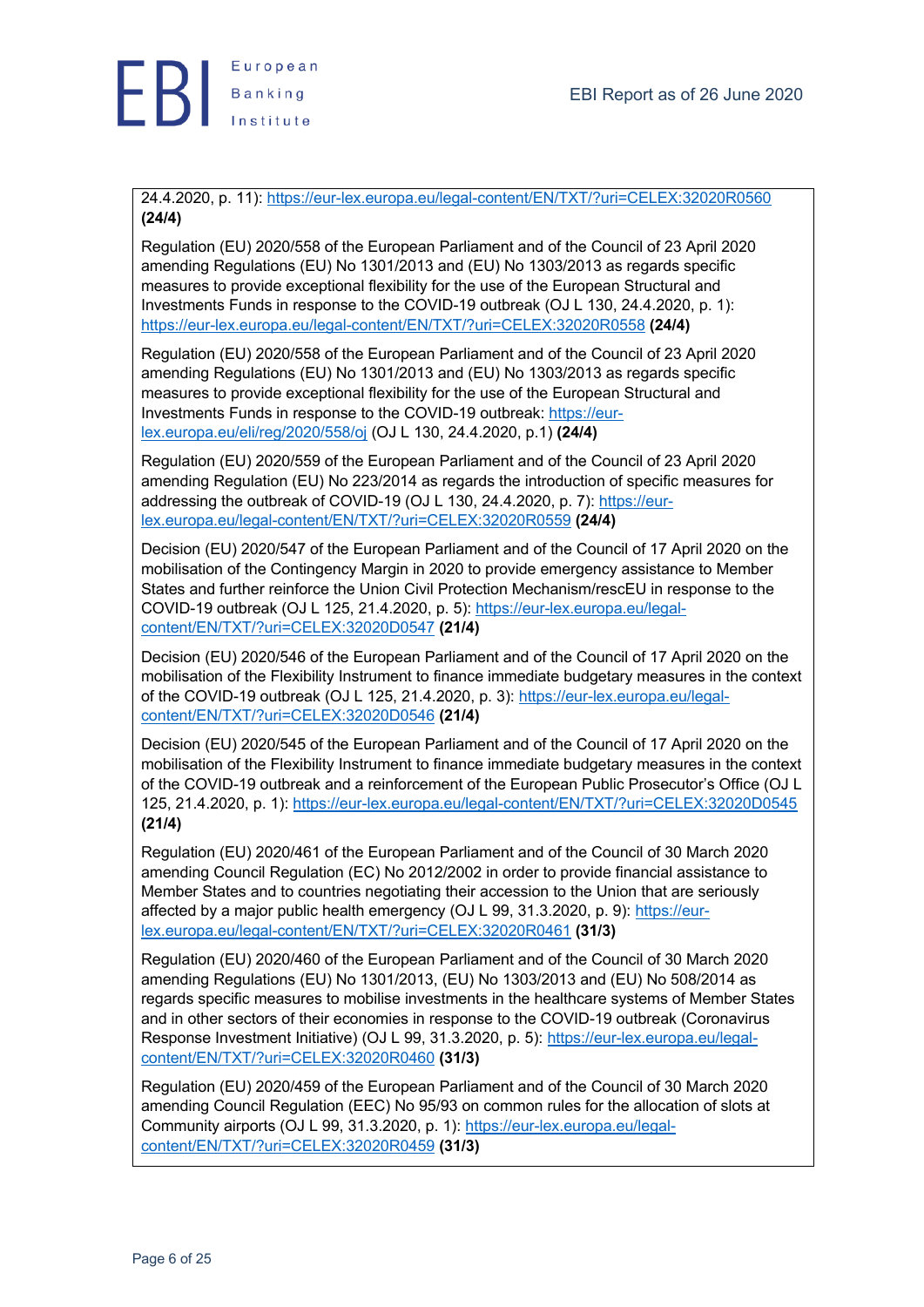

## **4. European Commission**

## **Decisions and Regulations**

Commission Delegated Regulation (EU) 2020/866 of 28 May 2020 amending Delegated Regulation (EU) 2016/101 supplementing Regulation (EU) No 575/2013 of the European Parliament and of the Council with regard to regulatory technical standards for prudent valuation under Article 105(14) of Regulation (EU) No 575/2013 (OJ L 201, 25.6.2020, p. 1): https://eurlex.europa.eu/legalcontent/EN/TXT/?uri=uriserv:OJ.L\_.2020.201.01.0001.01.ENG&toc=OJ:L:20 20:201:TOC **(25/6)**

Commission Implementing Regulation (EU) 2020/746 of 4 June 2020 amending Implementing Regulation (EU) 2019/947 as regards postponing dates of application of certain measures in the context of the COVID-19 pandemic (OJ L 176, 5.6.2020, p. 13): https://eur-lex.europa.eu/legalcontent/EN/TXT/?uri=uriserv:OJ.L\_.2020.176.01.0013.01.ENG&toc=OJ:L:2020:176:TOC **(5/6)**

Commission Implementing Regulation (EU) 2020/745 of 4 June 2020 amending Regulation (EU) 2018/1042 as regards postponing dates of application of certain measures in the context of the COVID-19 pandemic (OJ L 176, 5.6.2020, p. 11): https://eur-lex.europa.eu/legalcontent/EN/TXT/?uri=uriserv:OJ.L\_.2020.176.01.0011.01.ENG&toc=OJ:L:2020:176:TOC **(5/6)**

Commission Implementing Regulation (EU) 2020/568 of 23 April 2020 making the exportation of certain products subject to the production of an export authorization (OJ L 129, 24.4.2020, p. 7): https://eur-lex.europa.eu/legal-content/EN/TXT/?uri=CELEX:32020R0568 **(24/4)**

Commission Decision (EU) 2020/491 of 3 April 2020 on relief from import duties and VAT exemption on importation granted for goods needed to combat the effects of the COVID-19 outbreak during 2020 (OJ L 103I , 3.4.2020, p. 1): https://eur-lex.europa.eu/legalcontent/EN/TXT/?uri=CELEX:32020D0491 **(3/4)**

Commission Implementing Regulation (EU) 2020/466 of 30 March 2020 on temporary measures to contain risks to human, animal and plant health and animal welfare during certain serious disruptions of Member States' control systems due to coronavirus disease (COVID-19) (OJ L 98, 31.3.2020, p. 30): https://eur-lex.europa.eu/legal-content/EN/TXT/?uri=CELEX:32020R0466 **(31/3)**

Commission Implementing Decision (EU) 2020/452 of 26 March 2020 amending Implementing Decision (EU) 2019/570 as regards capacities established to respond to low probability risks with a high impact (OJ L 94I , 27.3.2020, p. 1): https://eur-lex.europa.eu/legalcontent/EN/TXT/?uri=CELEX:32020D0452 **(27/3)**

Commission Implementing Decision (EU) 2020/414 of 19 March 2020 amending Implementing Decision (EU) 2019/570 as regards medical stockpiling rescEU capacities (OJ L 82I , 19.3.2020, p. 1): https://eur-lex.europa.eu/legal-content/EN/TXT/?uri=CELEX:32020D0414 **(19/3)**

Commission Implementing Regulation (EU) 2020/402 of 14 March 2020 making the exportation of certain products subject to the production of an export authorisation (OJ L 077I, 15.3.2020, p. 1): https://eur-lex.europa.eu/legal-content/EN/TXT/?uri=CELEX%3A02020R0402-20200321 **(15/3)**

## **Proposals for legislative acts**

Proposal for a Council Regulation establishing a European Union Recovery Instrument to support the recovery in the aftermath of the COVID-19 pandemic (COM 2020 441 final): https://ec.europa.eu/info/sites/info/files/about\_the\_european\_commission/eu\_budget/com\_2020 \_441\_en\_act\_part1\_v13.pdf **(28/5)**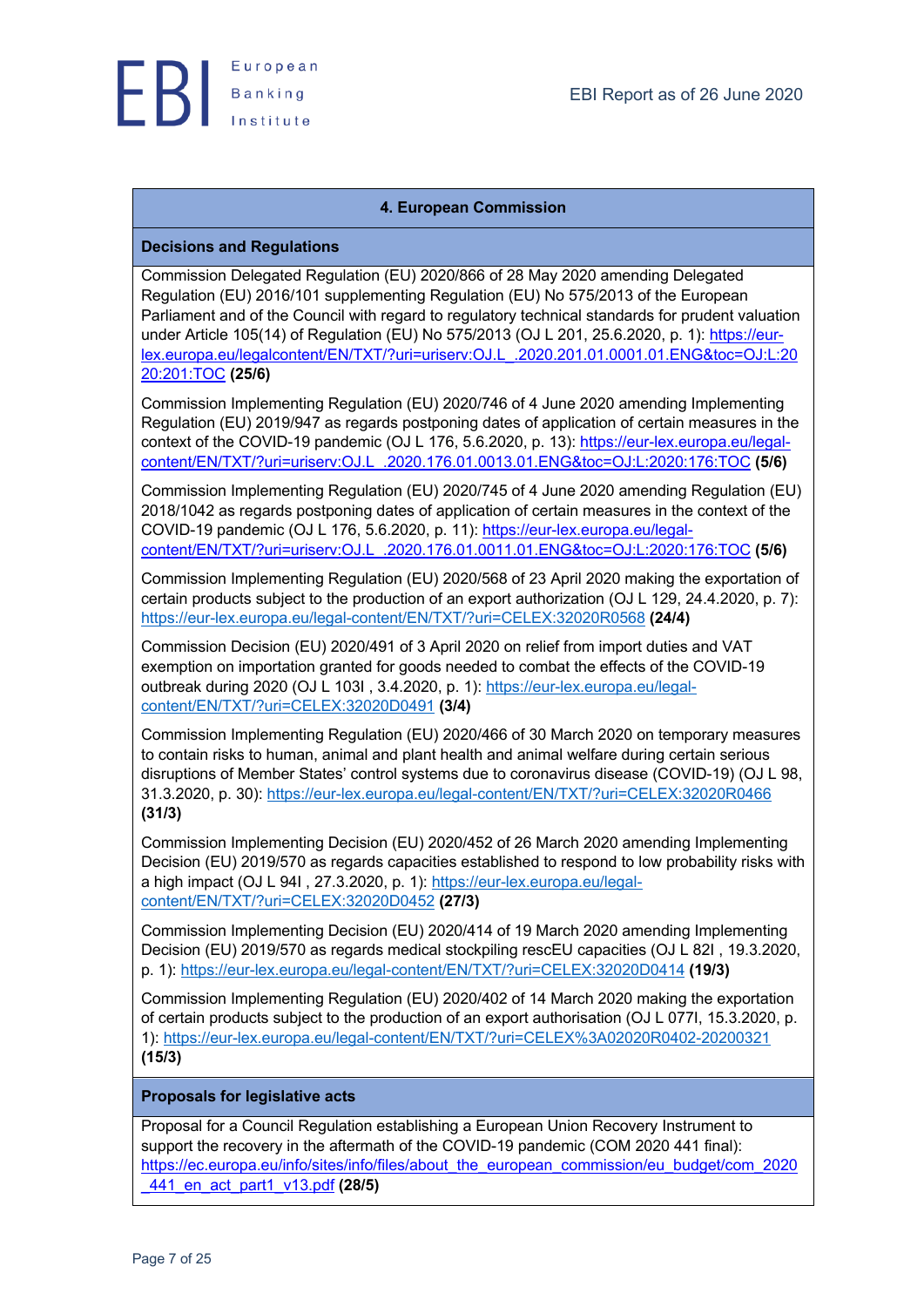

Proposal for a Regulation of the European Parliament and of the Council amending Regulation (EU) No 223/2014 as regards the introduction of specific measures for addressing the COVID-19 crisis (COM 2020 223 final):

https://ec.europa.eu/info/sites/info/files/com\_2020\_223\_2\_en\_act\_part1\_v8.pdf **(28/5)**

Amended proposal for a Regulation of the European Parliament and of the Council establishing the Just Transition Fund (COM 2020 460 final):

https://ec.europa.eu/info/sites/info/files/about\_the\_european\_commission/eu\_budget/com\_2020 \_460\_en\_act\_v6.pdf **(28/5)**

Proposal for a Regulation of the European Parliament and of the Council establishing a Recovery and Resilience Facility (COM 2020 408 final): https://ec.europa.eu/info/sites/info/files/com\_2020\_408\_en\_act\_part1\_v9.pdf **(28/5)**

Proposal for a Regulation of the European Parliament and of the Council establishing a Technical Support Instrument (COM 2020 409 final):

https://ec.europa.eu/info/sites/info/files/about\_the\_european\_commission/eu\_budget/com\_2020 \_409\_en\_act\_part1\_v7.pdf **(28/5)**

Amended proposal for a Regulation of the European Parliament and of the Council on the European Social Fund Plus (ESF+) (COM 2020 447 final):

https://ec.europa.eu/info/sites/info/files/about\_the\_european\_commission/eu\_budget/com\_2020 \_447\_en\_act\_9.pdf **(28/5)**

Proposal for a Regulation of the European Parliament and of the Council amending Regulation (EU) No 1303/2013 as regards exceptional additional resources and implementing arrangements under the Investment for growth and jobs goal to provide assistance for fostering crisis repair in the context of the COVID-19 pandemic and preparing a green, digital and resilient recovery of the economy (REACT-EU) (COM 2020 451 final):

https://ec.europa.eu/info/sites/info/files/com\_2020\_451\_act\_v8.pdf **(28/5)**

Amended proposal for a Regulation of the European Parliament and of the Council on the European Regional Development Fund and on the Cohesion Fund (COM 2020 452 final): https://ec.europa.eu/info/sites/info/files/com\_2020\_452\_en\_act\_v8.pdf **(28/5)**

Proposal for a Regulation of the European Parliament and of the Council on the public sector loan facility under the Just Transition Mechanism (COM 2020 453 final): https://ec.europa.eu/info/sites/info/files/about\_the\_european\_commission/eu\_budget/com2020 453\_en\_act\_part1\_v10.pdf **(28/5)**

Amended proposal for a Regulation of the European Parliament and of the Council laying down common provisions on the European Regional Development Fund, the European Social Fund Plus, the Cohesion Fund, the Just Transition Fund and the European Maritime and Fisheries Fund and financial rules for those and for the Asylum and Migration Fund, the Internal Security Fund and the Border Management and Visa Instrument (COM 2020 450 final): https://ec.europa.eu/info/sites/info/files/com2020\_450\_en\_act\_part1\_v8.pdf **(28/5)**

Proposal for a Regulation of the European Parliament and of the Council on the establishment of a Programme for the Union's action in the field of health –for the period 2021-2027 and repealing Regulation (EU) No 282/2014 ("EU4Health Programme") (COM 2020 405 final): https://ec.europa.eu/info/sites/info/files/com\_2020\_405\_en\_act\_v11.pdf **(28/5)**

Proposal for a Regulation of the European Parliament and of the Council amending Regulations (EU) No 575/2013 and (EU) 2019/876 as regards adjustments in response to the COVID-19 pandemic (COM/2020/310 final): https://ec.europa.eu/finance/docs/law/200428-bankingpackage-proposal\_en.pdf **(28/4)**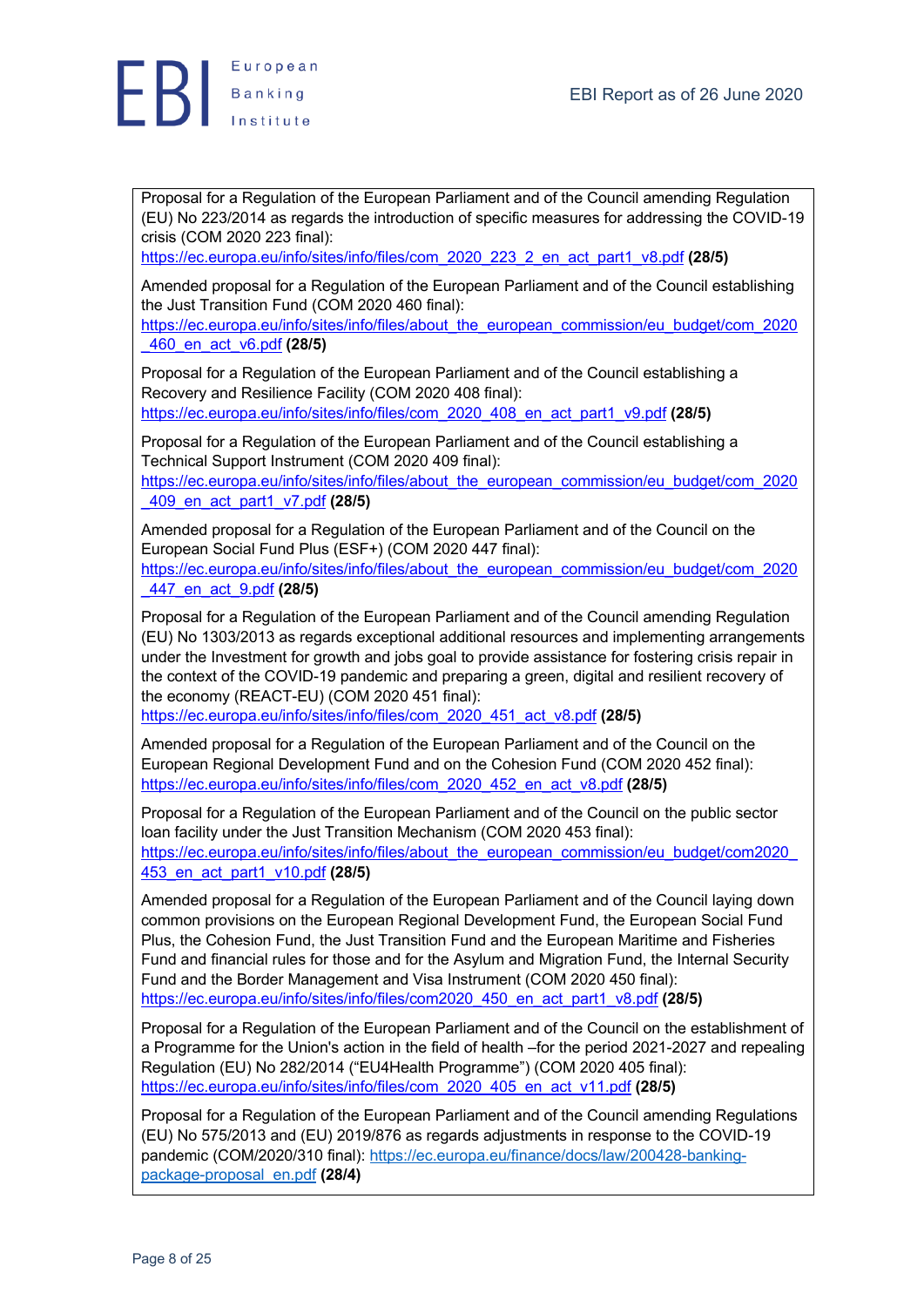

Proposal for a Regulation of the European Parliament and of the Council amending Regulation (EU) 2017/745 on medical devices as regards the dates of application of certain of its provisions (COM/2020/144 final): https://eur-lex.europa.eu/legalcontent/EN/TXT/?uri=CELEX:52020PC0144 **(3/4)**

Proposal for a Decision of the European Parliament and of the Council amending Decision (EU) 2020/265 as regards adjustments to the amounts mobilised from the Flexibility Instrument for 2020 to be used for migration, refugee inflows and security threats, for immediate measures in the framework of the COVID-19 outbreak and for reinforcement of the European Public Prosecutor's Office (COM/2020/171 final): https://eur-lex.europa.eu/legalcontent/EN/TXT/?uri=CELEX:52020PC0171 **(2/4)**

Proposal for a Regulation of the European Parliament and of the Council amending Regulation (EU) No 223/2014 as regards the introduction of specific measures for addressing the COVID-19 crisis (COM/2020/141 final): https://eur-lex.europa.eu/legalcontent/EN/TXT/?uri=CELEX:52020PC0141 **(2/4)**

Proposal for a Decision of the European Parliament and of the Council on the mobilisation of the Contingency Margin in 2020 to provide emergency assistance to Member States and further reinforce the Union Civil Protection Mechanism/rescEU in response to the COVID-19 outbreak (COM/2020/172 final): https://ec.europa.eu/info/sites/info/files/dab\_2-2020\_- \_emergency\_support\_instrument\_esi\_0.pdf **(2/4)**

Proposal for a Council Regulation amending Regulation (EU, Euratom) No 1311/2013 laying down the multiannual financial framework for the years 2014-2020 (COM/2020/174 final): https://ec.europa.eu/info/sites/info/files/com174final - en -\_proposal\_amendment\_mff\_regulation\_2014-2020.pdf **(2/4)**

Proposal for a Council Regulation on the establishment of a European instrument for temporary support to mitigate unemployment risks in an emergency (SURE) following the COVID-19 outbreak (COM/2020/139 final): https://eur-lex.europa.eu/legalcontent/EN/TXT/?qid=1586858565026&uri=CELEX:52020PC0139 **(2/4)**

Proposal for a Regulation of the European Parliament and of the Council amending Regulation (EU) No 1303/2013 and Regulation (EU) No 1301/2013 as regards specific measures to provide exceptional flexibility for the use of the European Structural and Investments Funds in response to the COVID-19 outbreak (COM/2020/138 final): https://eur-lex.europa.eu/legalcontent/EN/TXT/?qid=1586858565026&uri=CELEX:52020PC0138 **(2/4)**

## **Communications / Guidelines / Recommendations**

Communication from the Commission Guidance for a phased and coordinated resumption of visa operations (OJ C 197I, 12.6.2020, p. 1): https://eur-lex.europa.eu/legalcontent/EN/TXT/?uri=uriserv:OJ.CI.2020.197.01.0001.01.ENG&toc=OJ:C:2020:197I:TOC **(12/6)**

Communication from the Commission to the European Parliament, the European Council And the Council on the third assessment of the application of the temporary restriction on nonessential travel to the EU (COM 2020 399 final):

https://ec.europa.eu/info/sites/info/files/communication-assessment-temporary-restriction-nonessential-travel\_en.pdf **(11/6)**

Joint Communication to the European Parliament, the European Council, the Council, the European Economic and Social Committee and the Committee of the Regions: Tackling COVID-19 disinformation - Getting the facts right (JOIN/2020/8 final): https://eur-lex.europa.eu/legalcontent/EN/TXT/?uri=CELEX:52020JC0008 **(10/6)**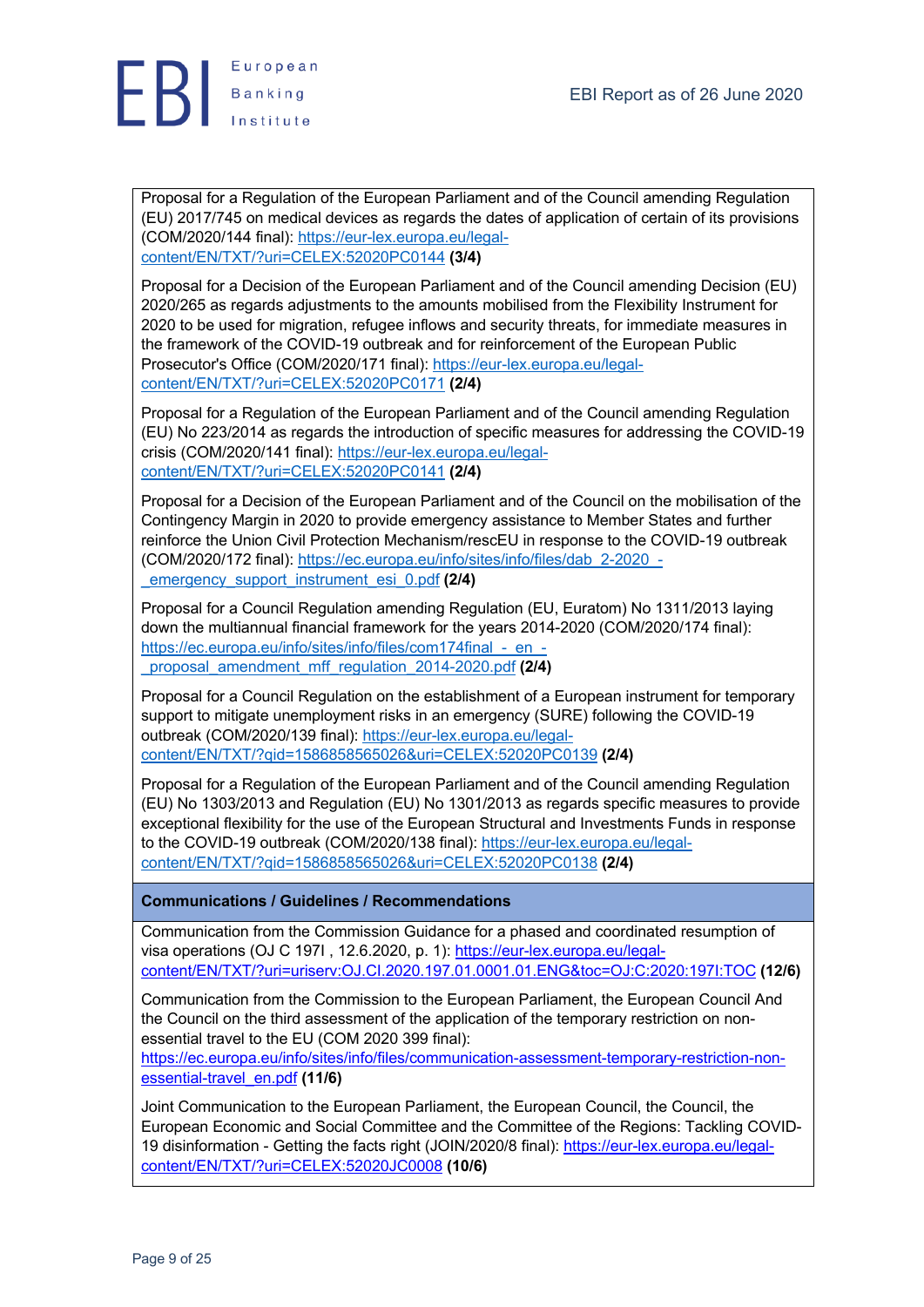

Communication from the Commission to the European Parliament, the European Council, the Council, the European Economic And Social Committee and the Committee of the Regions: Europe's moment: Repair and Prepare for the Next Generation (COM 2020 456 final): https://ec.europa.eu/info/sites/info/files/communication-europe-moment-repair-prepare-nextgeneration.pdf **(27/5)**

Communication from the Commission to the European Parliament, the European Council, the Council, the European Economic And Social Committee and the Committee of the Regions: The EU budget powering the recovery plan for Europe (COM 2020 442 final):

https://ec.europa.eu/info/sites/info/files/about\_the\_european\_commission/eu\_budget/1\_en\_act part1\_v9.pdf **(27/5)**

Commission Recommendation (EU) 2020/648 of 13 May 2020 on vouchers offered to passengers and travellers as an alternative to reimbursement for cancelled package travel and transport services in the context of the COVID-19 pandemic (OJ L 151, 14.5.2020, p. 10): https://eur-lex.europa.eu/legal-

content/EN/TXT/?uri=uriserv:OJ.L\_.2020.151.01.0010.01.ENG&toc=OJ:L:2020:151:TOC **(14/5)**

Communication from the Commission to the European Parliament, the Council, the European Economic and Social Committee and the Committee of the Regions on Tourism and transport in 2020 and beyond (COM 2020 550 final): https://ec.europa.eu/info/sites/info/files/communicationcommission-tourism-transport-2020-and-beyond\_en.pdf **(13/5)**

Communication from the Commission COVID-19: Towards a phased and coordinated approach for restoring freedom of movement and lifting internal border controls (C 2020 3250 final): https://ec.europa.eu/info/sites/info/files/communication\_freemovement.pdf **(13/5)**

Communication from the Commission COVID-19: Guidelines on the progressive restoration of transport services and connectivity (C 2020 3139 final): https://ec.europa.eu/info/sites/info/files/communication\_transportservices.pdf **(13/5)**

Communication from the Commission COVID-19: EU Guidance for the progressive resumption of tourism services and for health protocols in hospitality establishments (C 2020 3251 final): https://ec.europa.eu/info/sites/info/files/communication\_tourismservices\_healthprotocols.pdf\_1.p df **(13/5)**

Communication from the Commission Amendment to the Temporary Framework for State aid measures to support the economy in the current COVID-19 outbreak (OJ C 164, 13.5.2020, p. 3): https://eur-lex.europa.eu/legal-

content/EN/TXT/?uri=uriserv:OJ.C\_.2020.164.01.0003.01.ENG&toc=OJ:C:2020:164:TOC **(13/5)**

Communication from the Commission to the European Parliament and the Council: Commission Interpretative Communication on the application of the accounting and prudential frameworks to facilitate EU bank lending (COM/2020/169 final): https://ec.europa.eu/finance/docs/law/200428 banking-package-communication\_en.pdf **(28/4)**

Statement of the Commission relating to Regulation (EU) 2020/560 of the European Parliament and of the Council amending Regulations (EU) No 508/2014 and (EU) No 1379/2013 as regards specific measures to mitigate the impact of the COVID-19 outbreak in the fishery and aquaculture sector (OJ C 138I , 28.4.2020, p. 1): https://eur-lex.europa.eu/legalcontent/EN/TXT/?uri=CELEX:32020C0428(01) **(28/4)**

Joint European Roadmap towards lifting COVID-19 containment measures (OJ C 126, 17.4.2020, p. 1): https://eur-lex.europa.eu/legal-content/EN/TXT/?uri=CELEX:52020XC0417(06) **(17/4)**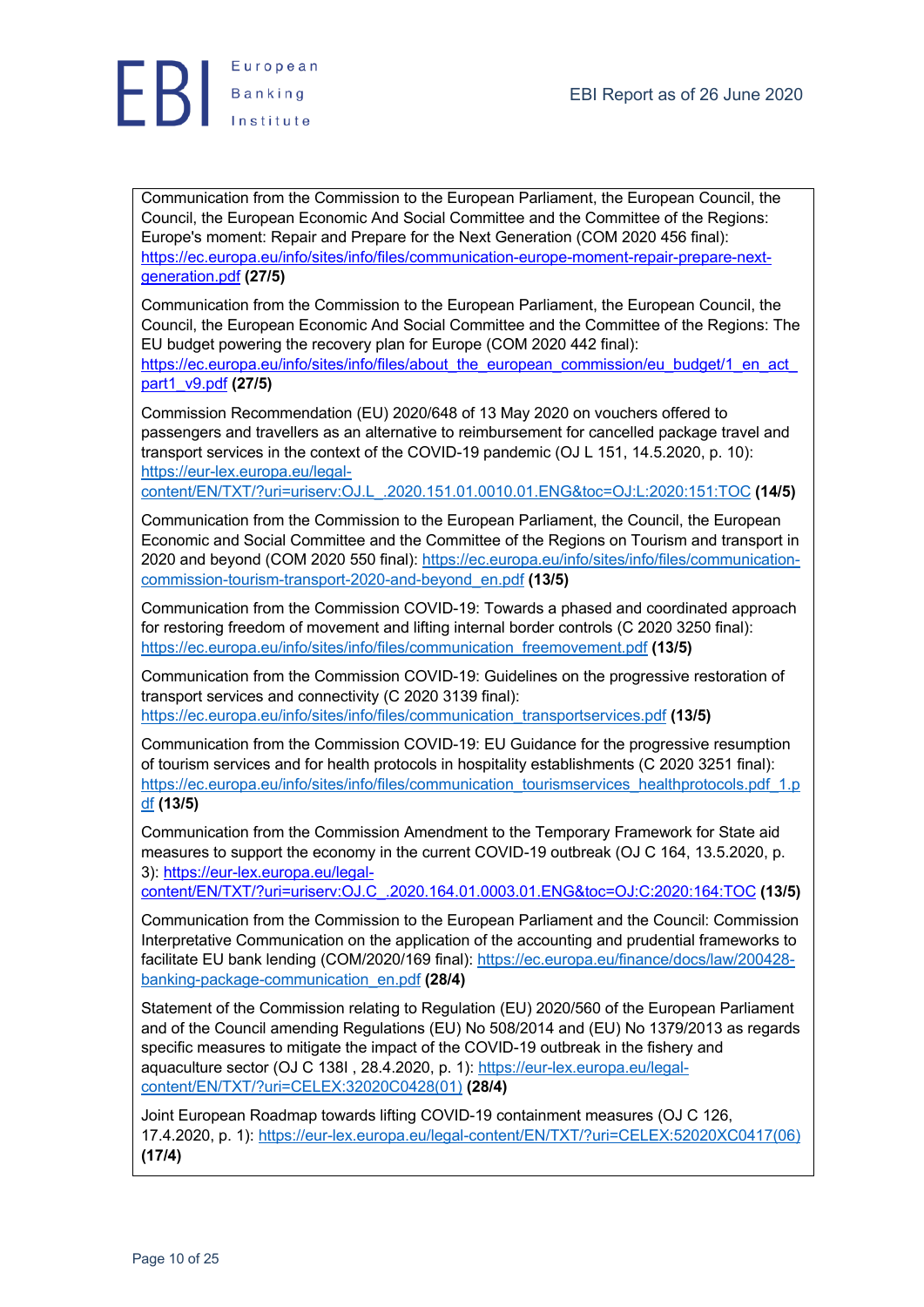

Communication from the Commission: Guidelines on COVID-19 in vitro diagnostic tests and their performance (OJ C 122I , 15.4.2020, p. 1): https://eur-lex.europa.eu/legalcontent/EN/TXT/?uri=CELEX:52020XC0415(04) **(15/4)**

Communication from the Commission Guidelines on protection of health, repatriation and travel arrangements for seafarers, passengers and other persons on board ships (OJ C 119, 14.4.2020, p. 1): https://eur-lex.europa.eu/legal-content/EN/TXT/?uri=CELEX:52020XC0414(01) **(14/4)**

Commission Recommendation (EU) 2020/518 of 8 April 2020 on a common Union toolbox for the use of technology and data to combat and exit from the COVID-19 crisis, in particular concerning mobile applications and the use of anonymised mobility data (OJ L 114, 14.4.2020, p. 7): https://eur-lex.europa.eu/legal-content/EN/TXT/?uri=CELEX:32020H0518 **(14/4)**

Communication from the Commission on Temporary Framework for assessing antitrust issues related to business cooperation in response to situations of urgency stemming from the current COVID-19 outbreak (OJ C 116 I, 8.4.2020, p. 7): https://eur-lex.europa.eu/legalcontent/EN/TXT/HTML/?uri=CELEX:52020XC0408(04)&from=EL **(8/4)**

Joint Communication to the European Parliament, the Council, the European Economic and Social Committee and the Committee of the Regions Communication on the Global EU response to COVID-19 (JOIN/2020/11 final): https://eur-lex.europa.eu/legalcontent/EN/TXT/?uri=CELEX:52020JC0011 **(8/4)**

Communication from the Commission to the European Parliament, the European Council and the Council on the assessment of the application of the temporary restriction on non-essential travel to the EU (COM/2020/148 final): https://eur-lex.europa.eu/legalcontent/EN/TXT/?uri=CELEX:52020DC0148 **(8/4)**

Communication from the Commission on Amendment to the Temporary Framework for State aid measures to support the economy in the current COVID-19 outbreak (OJ C 112I, 4.4.2020, p. 1): https://eur-lex.europa.eu/legal-

content/EN/TXT/?uri=uriserv:OJ.CI.2020.112.01.0001.01.ENG&toc=OJ:C:2020:112I:FULL **(4/4)**

Communication from the Commission: Guidelines on EU Emergency Assistance on Cross-Border Cooperation in Healthcare related to the COVID-19 crisis (OJ C 111I, 3.4.2020, p. 1): https://eur-lex.europa.eu/legal-content/EN/TXT/?uri=CELEX:52020XC0403(02) **(3/4)**

Communication from the Commission to the Council And the European Parliament on Technical adjustment in respect of special instruments for 2020 (Article 6(1)(e) and (f) of Council Regulation No 1311/2013 laying down the multiannual financial framework for the years 2014- 2020) (COM/2020/173 final): https://ec.europa.eu/transparency/regdoc/rep/1/2020/EN/COM-2020-173-F1-EN-MAIN-PART-1.PDF **(2/4)**

Communication from the Commission to the European Parliament, the European Council, the Council, the European Economic And Social Committee and the Committee of the Regions on Coronavirus Response: Using every available euro in every way possible to protect lives and livelihoods (COM/2020/143 final): https://eur-lex.europa.eu/legalcontent/EN/TXT/?qid=1586858565026&uri=CELEX:52020DC0143 **(2/4)**

EU Solidarity Fund: application guidelines for Covid-19 assistance: https://ec.europa.eu/regional\_policy/en/newsroom/news/2020/04/04-02-2020-eu-solidarity-fundapplication-guidelines-for-covid-19-assistance **(2/4)**

Communication from the Commission — Guidance from the European Commission on using the public procurement framework in the emergency situation related to the COVID-19 crisis (OJ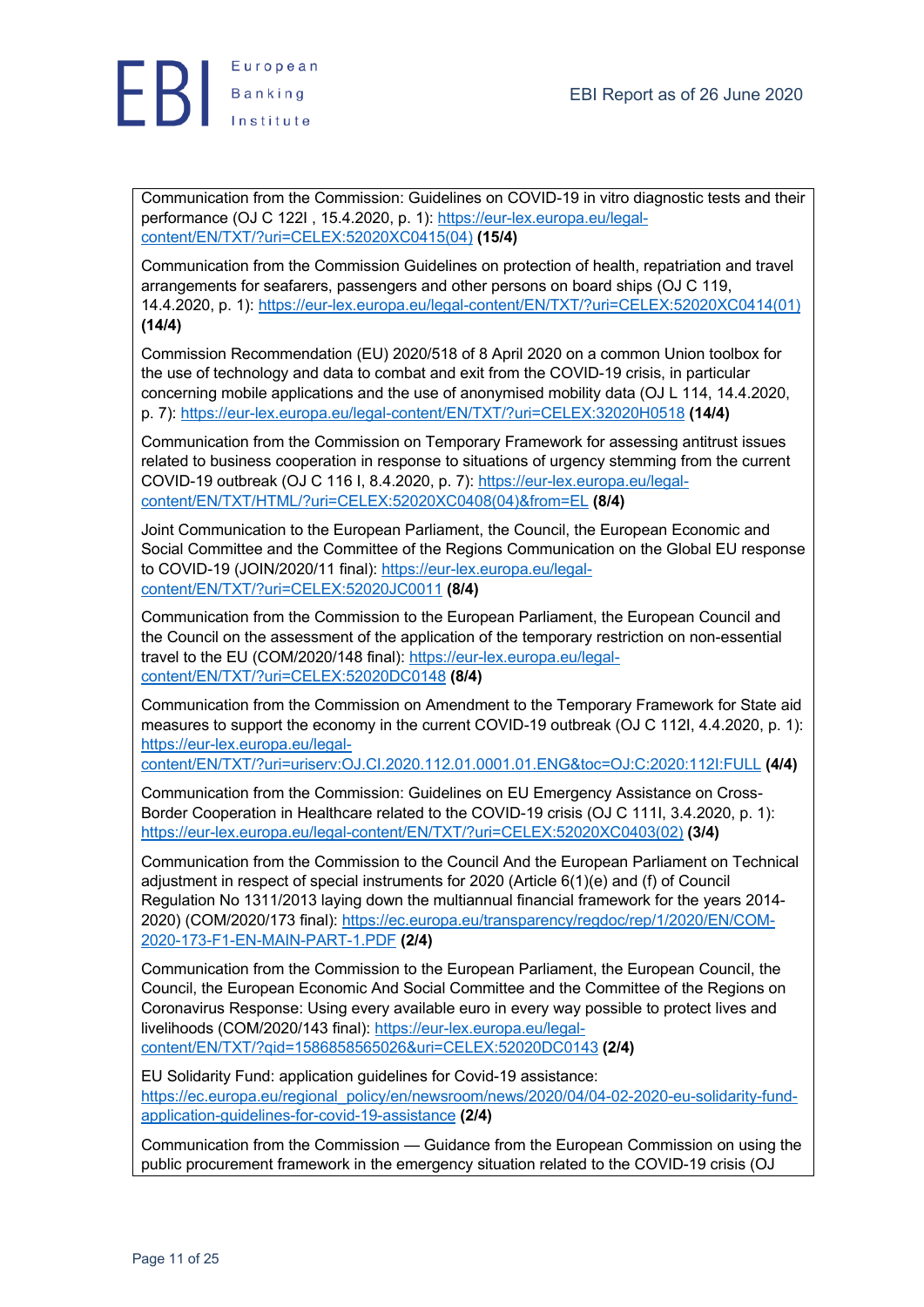C108I, 1.4.2020, p. 1): https://eur-lex.europa.eu/legalcontent/EN/TXT/?uri=uriserv:OJ.CI.2020.108.01.0001.01.ENG&toc=OJ:C:2020:108I:FULL **(1/4)**

Communication from the Commission — Guidelines concerning the exercise of the free movement of workers during COVID-19 outbreak (OJ C102I, 30.3.2020, p. 12): https://eurlex.europa.eu/legal-

content/EN/TXT/?uri=uriserv:OJ.CI.2020.102.01.0012.01.ENG&toc=OJ:C:2020:102I:FULL **(30/3)**

Communication from the Commission — COVID-19 — Guidance on the implementation of the temporary restriction on non-essential travel to the EU, on the facilitation of transit arrangements for the repatriation of EU citizens, and on the effects on visa policy (OJ C 102I, 30.3.2020, p. 3): https://eur-lex.europa.eu/legal-

content/EN/TXT/?uri=uriserv:OJ.CI.2020.102.01.0003.01.ENG&toc=OJ:C:2020:102I:FULL **(30/3)**

Communication from the Commission amending the Annex to the Communication from the Commission to the Member States on the application of Articles 107 and 108 of the Treaty on the Functioning of the European Union to short-term export-credit insurance (OJ C101I, 28.3.2020, p. 1): https://eur-lex.europa.eu/legal-

content/EN/TXT/?uri=uriserv:OJ.CI.2020.101.01.0001.01.ENG&toc=OJ:C:2020:101I:FULL **(28/3)**

Communication from the Commission European Commission Guidelines: Facilitating Air Cargo Operations during COVID-19 outbreak (OJ C 100I , 27.3.2020, p. 1): https://eurlex.europa.eu/legal-content/EN/TXT/?uri=CELEX:52020XC0327(03) **(27/3)**

Communication from the Commission on Guidance to the Member States concerning foreign direct investment and free movement of capital from third countries, and the protection of Europe's strategic assets, ahead of the application of Regulation (EU) 2019/452 (FDI Screening Regulation) (OJ C 99I, 26.3.2020, p. 1): https://eur-lex.europa.eu/legalcontent/EN/TXT/HTML/?uri=CELEX:52020XC0326(03)&from=EL **(26/3)**

Communication from the Commission on the implementation of the Green Lanes under the Guidelines for border management measures to protect health and ensure the availability of goods and essential services (OJ C 96I , 24.3.2020, p. 1): https://eur-lex.europa.eu/legalcontent/EN/TXT/?uri=CELEX:52020XC0324(01) **(24/3)**

Communication from the Commission to the Council on the activation of the general escape clause of the Stability and Growth Pact (COM/2020/123 final):

https://ec.europa.eu/info/sites/info/files/economy-finance/2\_en\_act\_part1\_v3-adopted\_text.pdf **(20/3)**

Communication from the Commission Guidance note to Member States related to Commission Implementing Regulation (EU) 2020/402 making the exportation of certain products subject to the production of an export authorisation, as last amended by Commission Implementing Regulation (EU) 2020/426 (OJ C 91I, 20.3.2020, p. 10): https://eur-lex.europa.eu/legalcontent/EN/TXT/?uri=uriserv:OJ.CI.2020.091.01.0010.01.ENG&toc=OJ:C:2020:091I:FULL **(20/3)**

Communication from the Commission on Temporary Framework for State aid measures to support the economy in the current COVID-19 outbreak (OJ C 911, 20.3.2020, p. 1): https://eurlex.europa.eu/legal-

content/EN/TXT/?uri=uriserv:OJ.CI.2020.091.01.0001.01.ENG&toc=OJ:C:2020:091I:FULL **(20/3)**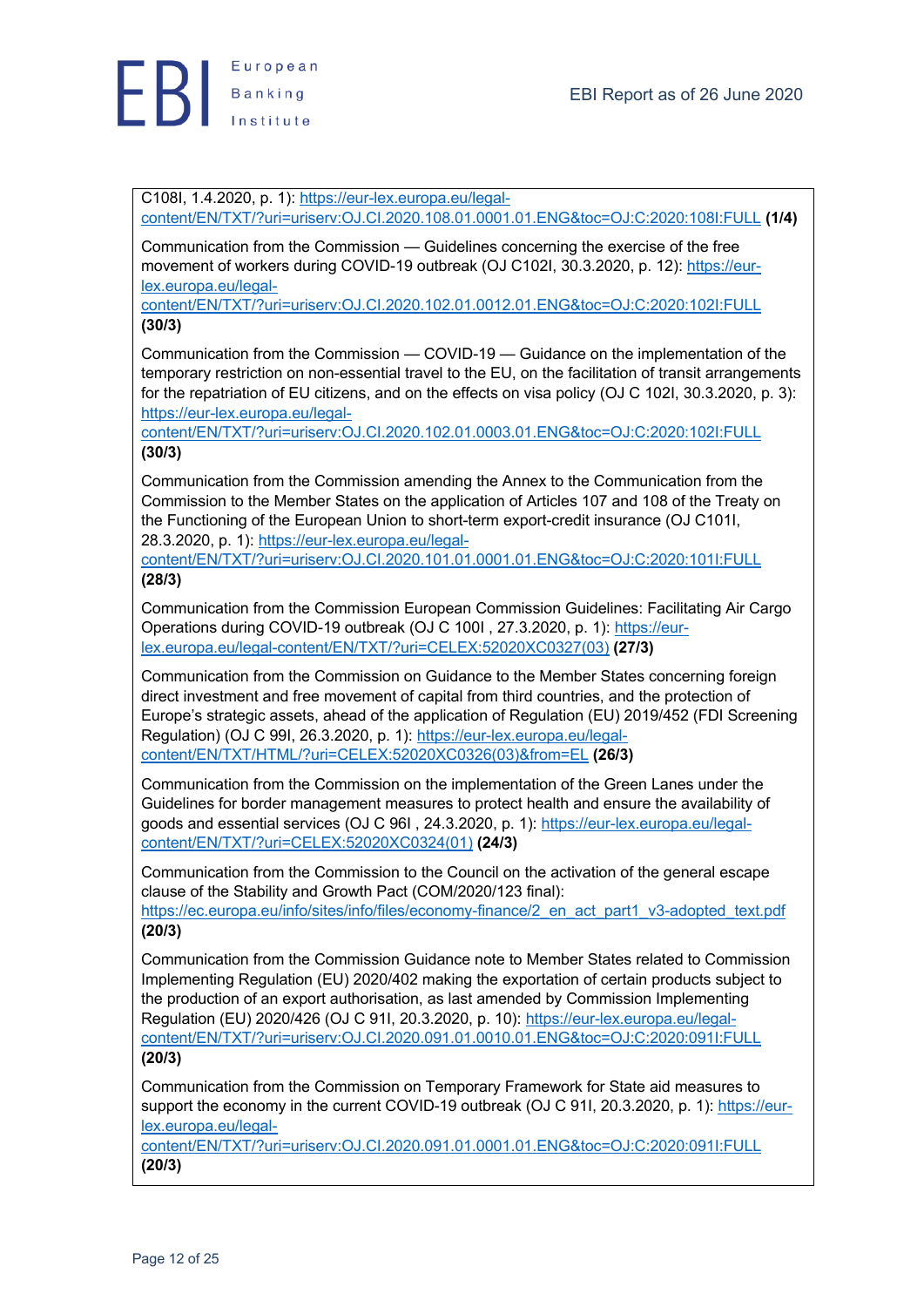

Commission Notice Interpretative Guidelines on EU passenger rights regulations in the context of the developing situation with Covid-19 (OJ C 89I , 18.3.2020, p. 1): https://eurlex.europa.eu/legal-content/EN/TXT/?uri=CELEX:52020XC0318(04) **(18/3)**

Communication from the Commission to the European Parliament, the European Council And the Council COVID-19: Temporary Restriction on Non-Essential Travel to the EU (COM/2020/115 final): https://eur-lex.europa.eu/legalcontent/EN/TXT/?uri=CELEX:52020DC0115 **(16/3)**

Commission Recommendation (EU) 2020/403 of 13 March 2020 on conformity assessment and market surveillance procedures within the context of the COVID-19 threat (OJ L 79I , 16.3.2020, p. 1): https://eur-lex.europa.eu/legal-content/EN/TXT/?uri=CELEX:32020H0403 **(16/3)**

Covid-19 Guidelines for border management measures to protect health and ensure the availability of goods and essential services (OJ C 86I, 16.3.2020, p. 1): https://eurlex.europa.eu/legal-content/EN/TXT/?uri=CELEX:52020XC0316(03) **(16/3)**

On the consequences of the COVID-19 outbreak on anti-dumping and anti-subsidy investigations (OJ C 86, 16.3.2020, p. 6): https://eur-lex.europa.eu/legalcontent/EN/TXT/?uri=CELEX:52020XC0316(02) **(16/3)**

Communication from the Commission to the European Parliament, the European Council, the Council, the European Central Bank, the European Investment Bank and the Eurogroup on Coordinated economic response to the COVID-19 Outbreak (COM/2020/112 final): https://eurlex.europa.eu/legal-content/EN/TXT/?qid=1586858565026&uri=CELEX:52020DC0112 **(13/3)**

#### **Other**

State aid rules and coronavirus:

https://ec.europa.eu/competition/state\_aid/what\_is\_new/covid\_19.html **(18/6)**

Coronavirus: Using European supercomputing, EU-funded research project demonstrates promising results for potential treatment:

https://ec.europa.eu/commission/presscorner/detail/en/IP\_20\_890 **(18/6)**

Coronavirus: EU funding for the transport of medical goods, medical teams and patients: https://ec.europa.eu/commission/presscorner/detail/en/ip\_20\_1118 **(18/6)**

Coronavirus: EU supports Central African Republic with €54 million to limit socio-economic risks: https://ec.europa.eu/commission/presscorner/detail/en/ip\_20\_1074 **(18/6)**

Investment Plan: EU funds COVID-19 vaccine research, school construction, impact-driven digital technologies and renewable energy: https://ec.europa.eu/newsroom/ecfin/itemdetail.cfm?item\_id=680300&utm\_source=ecfin\_newsroom&utm\_medium=Website&utm\_campai gn=ecfin&utm\_content=Investment%20Plan%20EU%20funds%20COVID- %20vaccine%20research%20school%20construction%20i&lang=en **(18/6)**

Commission updates Horizon 2020 Work Programme to support coronavirus research and innovation: https://ec.europa.eu/info/news/commission-updates-horizon-2020-work-programmesupport-coronavirus-research-and-innovation-2020-jun-17\_en **(17/6)**

Coronavirus: Commission unveils EU vaccines strategy: https://ec.europa.eu/commission/presscorner/detail/en/ip\_20\_1103 **(17/6)**

Coronavirus: EU supports with €60 million a regional response to the pandemic in the Horn of Africa: https://ec.europa.eu/commission/presscorner/detail/en/ip\_20\_1064 **(17/6)**

Coronavirus: European Commission backs international initiative to facilitate trade in healthcare products: https://ec.europa.eu/commission/presscorner/detail/en/ip\_20\_1042 **(15/6)**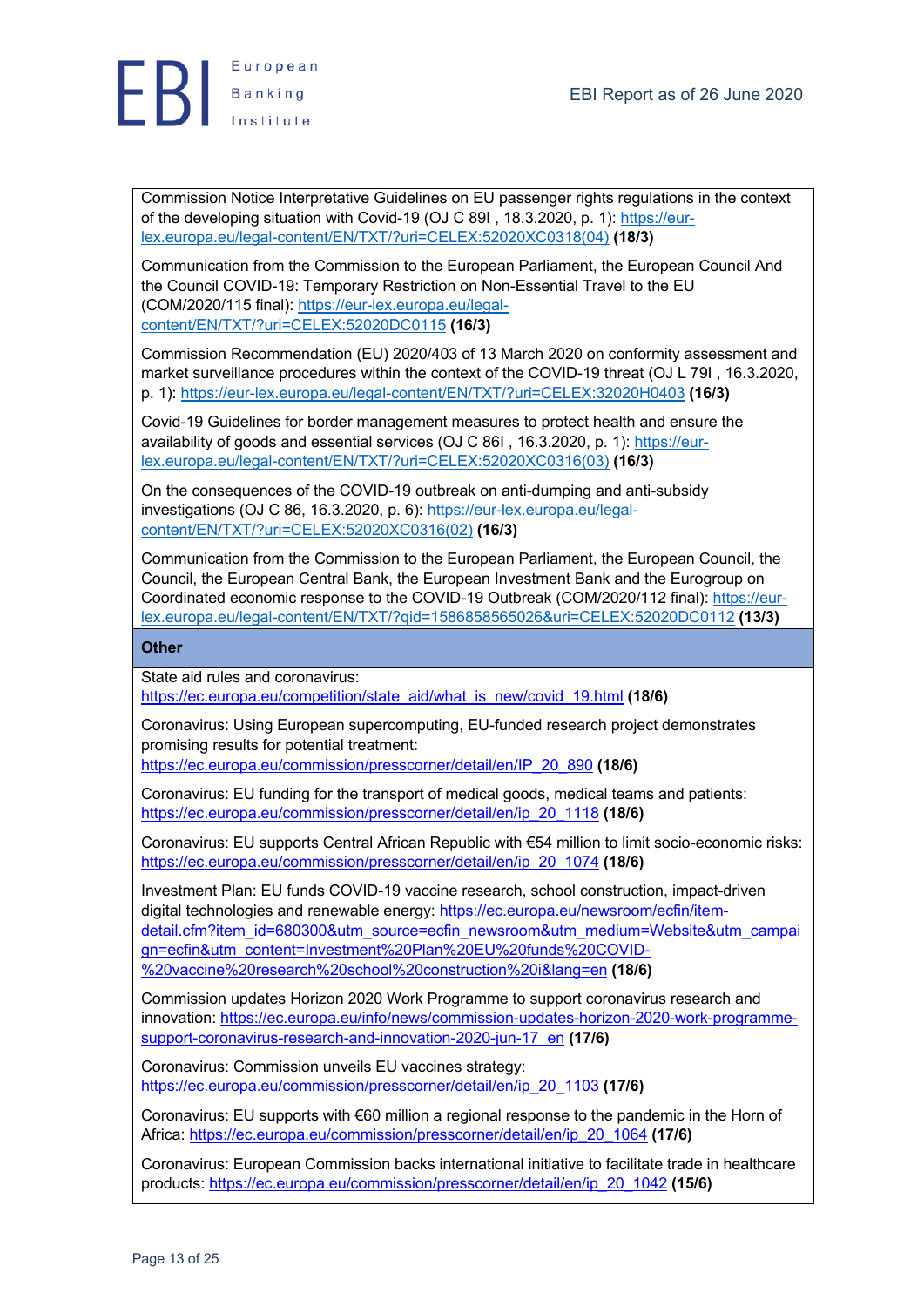

Re-open EU: Commission launches a website to safely resume travelling and tourism in the EU: https://ec.europa.eu/commission/presscorner/detail/en/IP\_20\_1045 **(15/6)**

Coronavirus global response: EU Humanitarian Air Bridge to Afghanistan and further support: https://ec.europa.eu/commission/presscorner/detail/en/ip\_20\_1059 **(15/6)**

Coronavirus: Commission Statement on consulting Member States on proposal to expand State aid Temporary Framework to further support micro, small and start-up companies and incentivise private investments:

https://ec.europa.eu/commission/presscorner/detail/en/statement\_20\_1054 **(12/6)**

Investment Plan for Europe: European Investment Bank to provide BioNTech with up to €100 million in debt financing for COVID-19 vaccine development and manufacturing: https://ec.europa.eu/commission/presscorner/detail/en/IP\_20\_1034 **(11/6)**

Coronavirus: EU strengthens action to tackle disinformation: https://ec.europa.eu/commission/presscorner/detail/en/ip\_20\_1006 **(10/6)**

Coronavirus: EU grants €314 million to innovative companies to combat the virus and support recovery: https://ec.europa.eu/commission/presscorner/detail/en/ip\_20\_1007 **(8/6)**

Coronavirus Global Response: European Commission pledges €300 million to Gavi: https://ec.europa.eu/commission/presscorner/detail/en/IP\_20\_989 **(4/6)**

Coronavirus global response: EU allocates additional €50 million in humanitarian aid: https://ec.europa.eu/commission/presscorner/detail/en/IP\_20\_905 **(20/5)**

European Semester Spring Package: Recommendations for a coordinated response to the coronavirus pandemic: https://ec.europa.eu/commission/presscorner/detail/en/ip\_20\_901 **(20/5)**

Coronavirus: Commission boosts urgently needed research and innovation with additional €122 million: https://ec.europa.eu/commission/presscorner/detail/en/ip\_20\_887 **(19/5)**

Pandemic Crisis Support Eligibility assessment:

https://ec.europa.eu/info/sites/info/files/economy-finance/20-05-04\_pre\_eligibility.pdf (the Annexes I-IV to this assessment are available here https://ec.europa.eu/info/business-economyeuro/economic-and-fiscal-policy-coordination/eu-financial-assistance/loanprogrammes/european-stability-mechanism-esm\_en **(6/5)**

Health Security Committee Audio meeting on the outbreak of COVID-19 Summary Report: https://ec.europa.eu/health/sites/health/files/preparedness\_response/docs/ev\_20200505\_sr\_en. pdf **(5/5)**

Coronavirus Global Response: €7.4 billion raised for universal access to vaccines: https://ec.europa.eu/commission/presscorner/detail/en/ip\_20\_797 **(4/5)**

Coronavirus: Commission proposes €3 billion macro-financial assistance package to support ten neighbouring countries: https://ec.europa.eu/commission/presscorner/detail/en/ip\_20\_716 **(22/4)**

Coronavirus: Commission Statement on consulting Member States on proposal to further expand State aid Temporary Framework to recapitalisation measures: https://ec.europa.eu/commission/presscorner/detail/en/statement\_20\_610 **(9/4)**

Coronavirus: Commission and European Investment Fund (part of EIB Group) unlock €8 billion in finance for 100,000 SMEs: https://ec.europa.eu/newsroom/ecfin/itemdetail.cfm?item\_id=673881&utm\_source=ecfin\_newsroom&utm\_medium=Website&utm\_campai

gn=ecfin&utm\_content=Coronavirus%20Commission%20and%20European%20Investment%20 Fund%20part%20of%20EIB%20Group%20un&lang=en **(8/4)**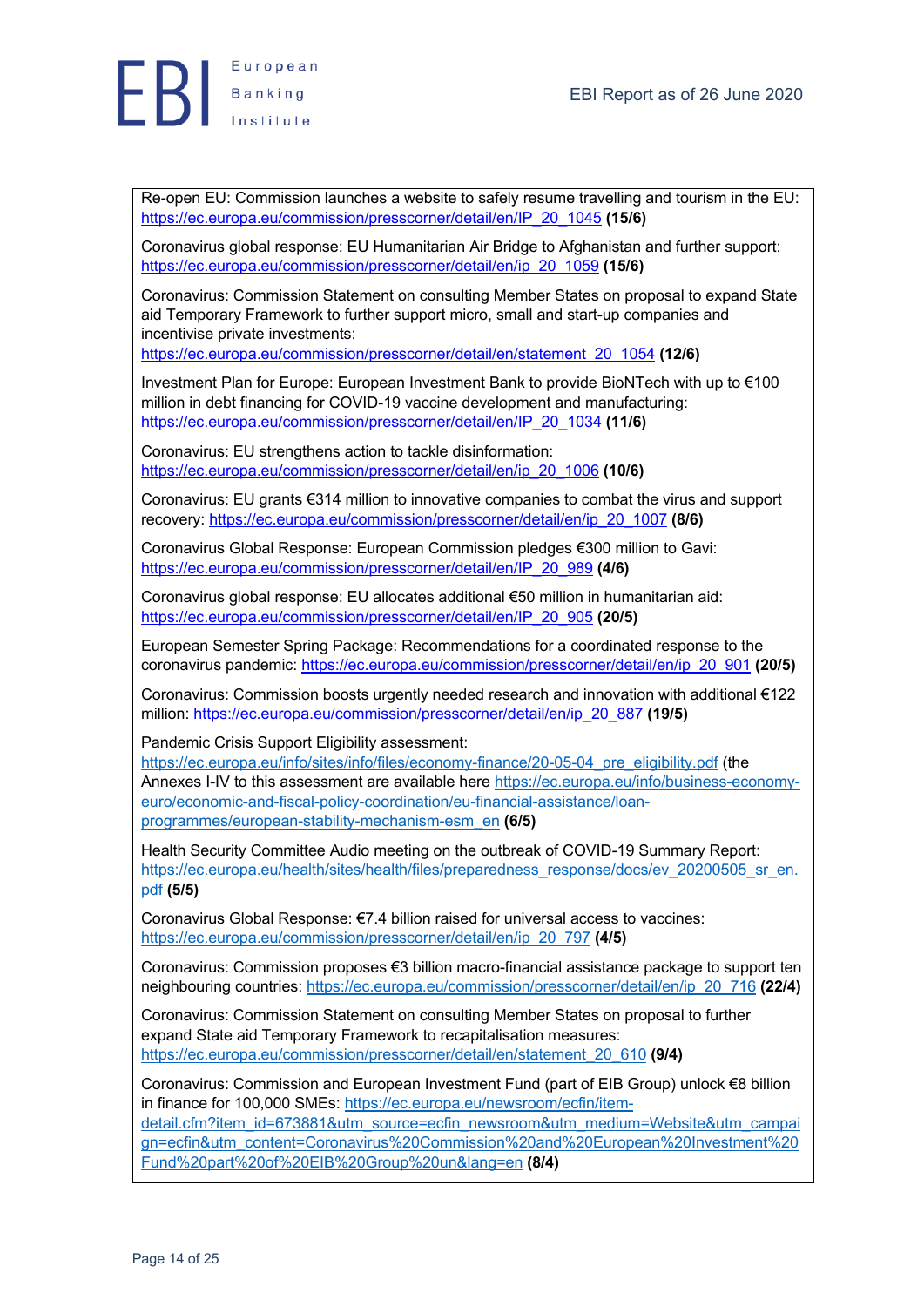Coronavirus: Commission announces SURE proposal and mobilises all of its resources to protect lives and livelihoods: https://ec.europa.eu/newsroom/ecfin/itemdetail.cfm?item\_id=673875&utm\_source=ecfin\_newsroom&utm\_medium=Website&utm\_campai gn=ecfin&utm\_content=Coronavirus%20Commission%20announces%20SURE%20proposal%2 0and%20mobilises%20all%20of%20its%20re&lang=en **(8/4)**

Coronavirus Response Investment Initiative Plus: New actions to mobilise essential investments and resources:https://ec.europa.eu/regional\_policy/en/newsroom/news/2020/04/04-02-2020coronavirus-response-investment-initiative-plus-new-actions-to-mobilise-essential-investmentsand-resources **(2/4)**

Coronavirus Response Investment Initiative (CRII) adopted: https://ec.europa.eu/regional\_policy/en/newsroom/news/2020/03/30-03-2020-coronavirusresponse-investment-initiative-adopted **(30/3)**

Coronavirus: Commission Statement on consulting Member States on the proposal to extend State aid Temporary Framework:

https://ec.europa.eu/commission/presscorner/detail/en/statement\_20\_551 **(27/3)**

State aid: Commission adopts Temporary Framework to enable Member States to further support the economy in the COVID-19 outbreak: https://ec.europa.eu/commission/presscorner/detail/en/ip\_20\_496 **(19/3)**

# **5. Measures taken by Member States**

Coronavirus Outbreak – List of Member State Measures approved under Article 107(2)b TFEU, Article 107(3)b TFEU and under the Temporary State Aid Framework: https://ec.europa.eu/competition/state\_aid/what\_is\_new/State\_aid\_decisions\_TF\_and\_107\_2b\_ 107\_3b\_107\_3c.pdf **(23/6)**

Overview of national measures by Member State: https://ec.europa.eu/newsroom/ecfin/itemdetail.cfm?item\_id=673882&utm\_source=ecfin\_newsroom&utm\_medium=Website&utm\_campai gn=ecfin&utm\_content=Overview%20of%20national%20measures%20by%20Member%20State &lang=en

## **6. Organisation for Economic Co-operation and Development (OECD)**

Retirement savings in the time of COVID-19: http://www.oecd.org/coronavirus/policyresponses/retirement-savings-in-the-time-of-covid-19-b9740518 **(22/6)**

The territorial impact of COVID-19: Managing the crisis across levels of government: http://www.oecd.org/coronavirus/policy-responses/the-territorial-impact-of-covid-19-managingthe-crisis-across-levels-of-government-d3e314e1 **(16/6)**

COVID-19 and international trade: Issues and actions: http://www.oecd.org/coronavirus/policyresponses/covid-19-and-international-trade-issues-and-actions-494da2fa **(12/6)**

Stocktaking report on immediate public procurement and infrastructure responses to COVID-19: http://www.oecd.org/coronavirus/policy-responses/stocktaking-report-on-immediate-publicprocurement-and-infrastructure-responses-to-covid-19-248d0646 **(12/6)**

Evaluating the initial impact of COVID-19 containment measures on economic activity: http://www.oecd.org/coronavirus/policy-responses/evaluating-the-initial-impact-of-covid-19 containment-measures-on-economic-activity-b1f6b68b **(10/6)**

COVID-19 crisis response in MENA countries: http://www.oecd.org/coronavirus/policyresponses/covid-19-crisis-response-in-mena-countries-4b366396 **(9/6)**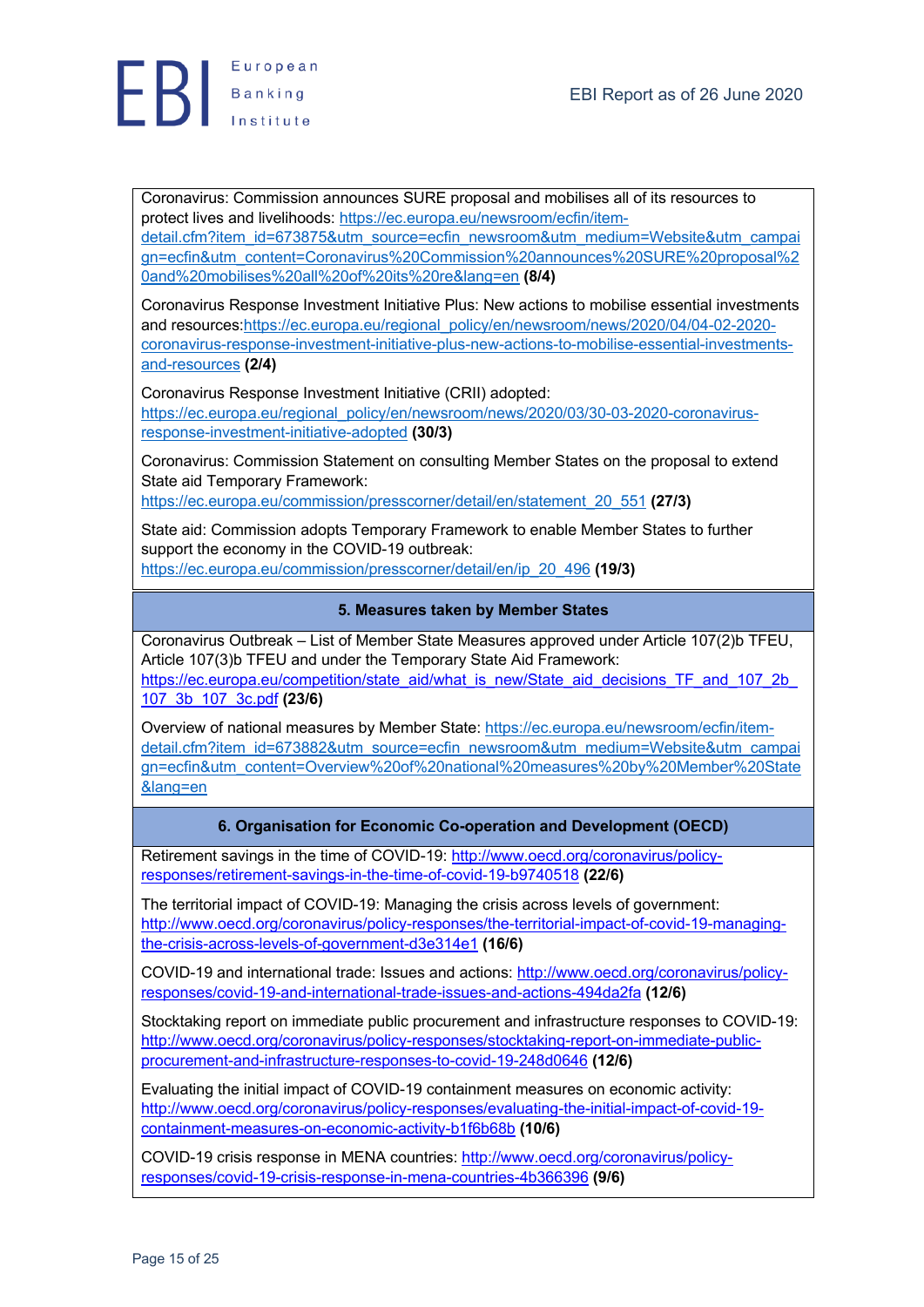

Building Back Better: A Sustainable, Resilient Recovery after COVID-19: http://www.oecd.org/coronavirus/policy-responses/building-back-better-a-sustainable-resilientrecovery-after-covid-19-52b869f5 **(5/6)**

COVID-19 crisis response in Central Asia: http://www.oecd.org/coronavirus/policyresponses/covid-19-crisis-response-in-central-asia-5305f172 **(4/6)**

National corporate governance related initiatives during the COVID-19 crisis: http://www.oecd.org/corporate/national-corporate-governance-related-initiatives-during-thecovid-19-crisis.htm **(28/5)**

Responding to the COVID-19 and pandemic protection gap in insurance: http://www.oecd.org/coronavirus/policy-responses/responding-to-the-covid-19-and-pandemicprotection-gap-in-insurance-35e74736 **(28/5)**

Supporting businesses in financial distress to avoid insolvency during the COVID-19 crisis: http://www.oecd.org/coronavirus/policy-responses/supporting-businesses-in-financial-distress-toavoid-insolvency-during-thecovid-19-crisis-b4154a8b **(27/5)**

Tax administration responses to COVID-19: Recovery period planning: http://www.oecd.org/coronavirus/policy-responses/tax-administration-responses-to-covid-19 recovery-period-planning-0ab5481d **(26/5)**

Tax administration: Privacy, disclosure and fraud risks related to COVID-19: http://www.oecd.org/coronavirus/policy-responses/tax-administration-privacy-disclosure-andfraud-risks-related-to-covid-19-950d8ed2 **(26/5)**

Trade Finance in Times of Crisis - Responses from Export Credit Agencies: http://www.oecd.org/coronavirus/policy-responses/trade-finance-in-times-of-crisis-responsesfrom-export-credit-agencies-946a21db **(25/5)**

Independent fiscal institutions: promoting fiscal transparency and accountability during the Coronavirus (COVID-19) pandemic:http://www.oecd.org/coronavirus/policyresponses/independent-fiscal-institutions-promoting-fiscal-transparency-and-accountabilityduring-the-coronavirus-covid-19-pandemic-d853f8be **(22/5)**

Coronavirus (COVID-19): SME policy responses: http://www.oecd.org/coronavirus/policyresponses/coronavirus-covid-19-sme-policy-responses-04440101 **(19/5)**

Investment promotion agencies in the time of Covid-19: http://www.oecd.org/coronavirus/policyresponses/investment-promotion-agencies-in-the-time-of-covid-19-50f79678 **(6/5)**

Corporate sector vulnerabilities during the Covid-19 outbreak: Assessment and policy responses: http://www.oecd.org/coronavirus/policy-responses/corporate-sector-vulnerabilitiesduring-the-covid-19-outbreak-a6e670ea **(5/5)**

Trade interdependencies in Covid-19 goods: http://www.oecd.org/coronavirus/policyresponses/trade-interdependencies-in-covid-19-goods-79aaa1d6 **(5/5)**

Foreign direct investment flows in the time of COVID-19: http://www.oecd.org/coronavirus/policyresponses/foreign-direct-investment-flows-in-the-time-of-covid-19-a2fa20c4 **(4/5)**

Equity injections and unforeseen state ownership of enterprises during the COVID-19 crisis: https://read.oecd-ilibrary.org/view/?ref=131\_131932-wj071ujbxy&title=Equity-injections-andunforeseen-state-ownership-of-enterprises-during-the-COVID-19-crisis **(29/4)**

A systemic resilience approach to dealing with Covid-19 and future shocks: http://www.oecd.org/coronavirus/policy-responses/a-systemic-resilience-approach-to-dealingwith-covid-19-and-future-shocks-36a5bdfb **(28/4)**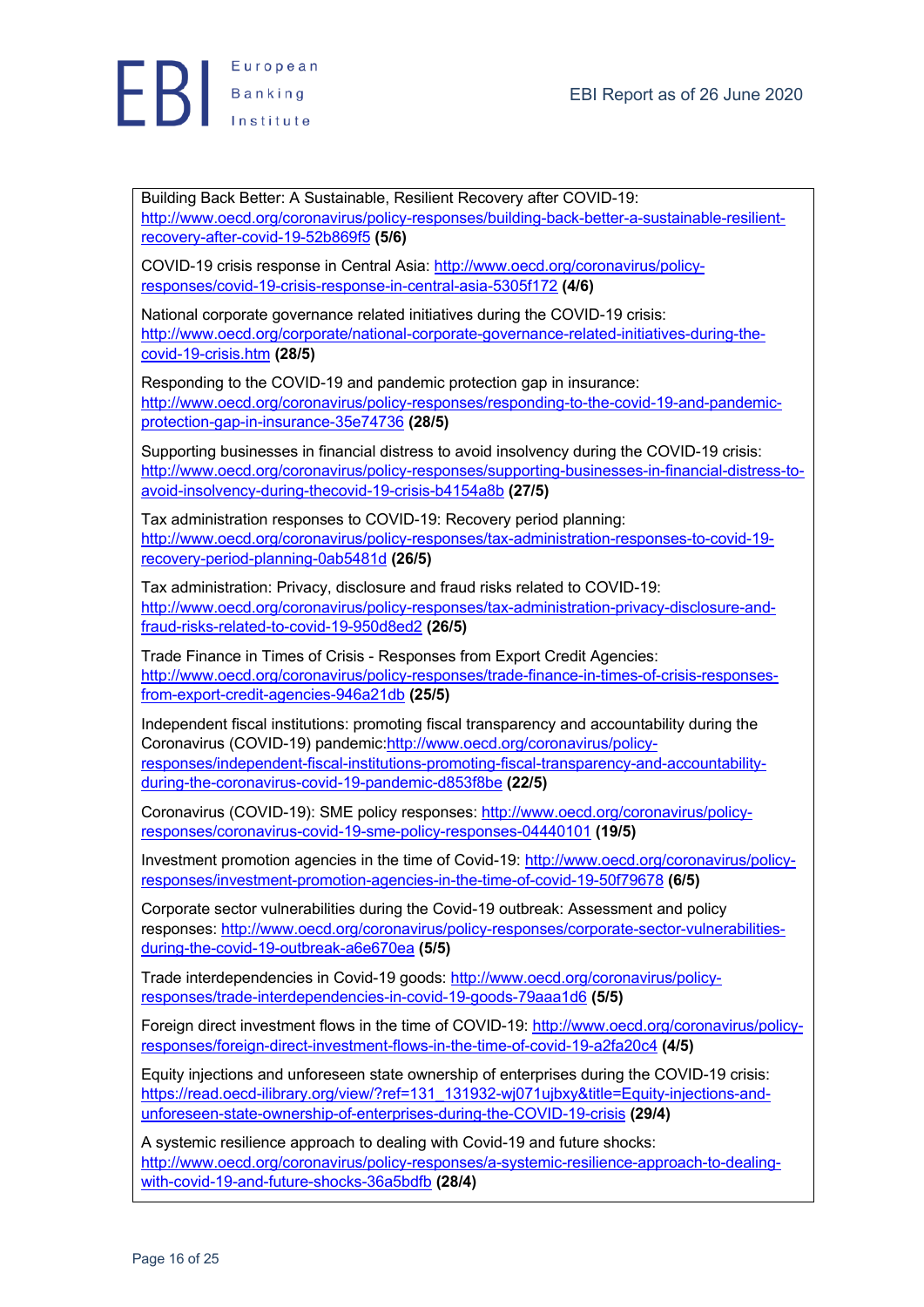

OECD competition policy responses to COVID-19: http://www.oecd.org/coronavirus/policyresponses/oecd-competition-policy-responses-to-covid-19-5c47af5a **(27/4)**

Using artificial intelligence to help combat COVID-19: http://www.oecd.org/coronavirus/policyresponses/using-artificial-intelligence-to-help-combat-covid-19-ae4c5c21 **(23/4)**

COVID-19 Pandemic: priorities for financial markets: https://read.oecdilibrary.org/video/?ref=pmjltNEaHp&title=Financial-markets-covid-19-Priority-responses\_2 **(22/4)**

Trade facilitation and the COVID-19 pandemic: http://www.oecd.org/coronavirus/policyresponses/trade-facilitation-and-the-covid-19-pandemic-094306d2 **(22/4)**

Tax administration responses to COVID-19: Measures taken to support taxpayers: http://www.oecd.org/coronavirus/policy-responses/tax-administration-responses-to-covid-19 measures-taken-to-support-taxpayers-adc84188 **(21/4)**

COVID-19 and fiscal relations across levels of government: http://www.oecd.org/coronavirus/policy-responses/covid-19-and-fiscal-relations-across-levels-ofgovernment-ab438b9f **(21/4)**

OECD investment policy responses to COVID-19: http://www.oecd.org/coronavirus/policyresponses/oecd-investment-policy-responses-to-covid-19-4be0254d **(17/4)**

Supporting the financial resilience of citizens throughout the COVID-19 crisis:https://read.oecdilibrary.org/view/?ref=129\_129607-awwyipbwh4&title=Supporting-the-financial-resilience-ofcitizens-throughout-the-COVID-19-crisis **(16/4)**

COVID-19 and responsible business conduct: http://www.oecd.org/coronavirus/policyresponses/covid-19-and-responsible-business-conduct-02150b06 **(16/4)**

Tax and fiscal policy in response to the Coronavirus crisis: Strengthening confidence and resilience: http://www.oecd.org/coronavirus/policy-responses/tax-and-fiscal-policy-in-responseto-the-coronavirus-crisis-strengthening-confidence-and-resilience-60f640a8 **(15/4)**

Government support and the COVID-19 pandemic: http://www.oecd.org/coronavirus/policyresponses/government-support-and-the-covid-19-pandemic-cb8ca170 **(14/4)**

Tax administration responses to COVID-19: Business continuity considerations: http://www.oecd.org/coronavirus/policy-responses/tax-administration-responses-to-covid-19 business-continuity-considerations-953338dc **(7/4)**

OECD Secretariat analysis of tax treaties and the impact of the COVID-19 crisis: http://www.oecd.org/coronavirus/policy-responses/oecd-secretariat-analysis-of-tax-treaties-andthe-impact-of-the-covid-19-crisis-947dcb01 **(3/4)**

Global financial markets policy responses to COVID-19: http://www.oecd.org/coronavirus/policyresponses/global-financial-markets-policy-responses-to-covid-19-2d98c7e0 **(31/3)**

Public debt management responses to COVID-19: https://read.oecdilibrary.org/view/?ref=126\_126652xww0besra3&title=Public\_debt\_management\_responses\_to COVID-19 (**21/3)**

Supporting people and companies to deal with the COVID-19 virus: Options for an immediate employment and social-policy response: http://www.oecd.org/coronavirus/policyresponses/supporting-people-and-companies-to-deal-with-the-covid-19-virus-options-for-animmediate-employment-and-social-policy-response-d33dffe6 **(20/3)**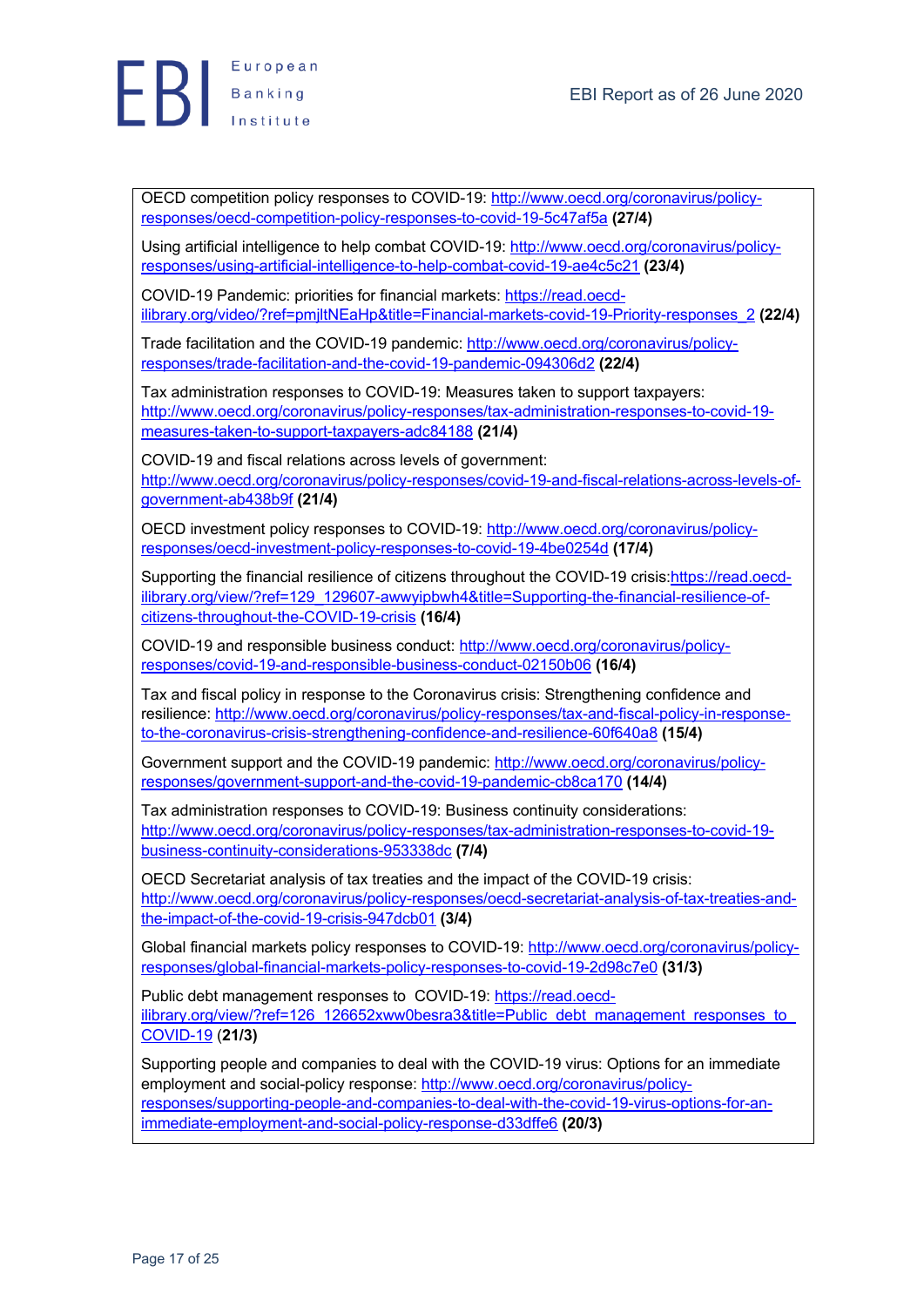

# **II. Financial Stability – Banking Regulation**

#### **A. International Level**

**1. Financial Stability Board (FSB)**

FSB Americas group discusses financial vulnerabilities and the impact of COVID-19: https://www.fsb.org/2020/06/fsb-americas-group-discusses-financial-vulnerabilities-and-theimpact-of-covid-19 **(5/6)**

FSB Europe group discusses financial vulnerabilities and responses to the COVID-19 pandemic: https://www.fsb.org/2020/05/fsb-europe-group-discusses-financial-vulnerabilities-and-responsesto-the-covid-19-pandemic **(28/5)**

Financial policymakers discuss responses to COVID-19 with the private sector: https://www.fsb.org/2020/05/financial-policymakers-discuss-responses-to-covid-19-with-theprivate-sector **(26/5)**

FSB Sub-Saharan Africa group discusses regional financial stability and the impact of COVID-19: https://www.fsb.org/2020/04/fsb-sub-saharan-africa-group-discusses-regional-financialstability-and-the-impact-of-covid-19/ **(28/4)**

Call with trade associations on COVID-19: https://www.fsb.org/wp-content/uploads/Domanski-COVID-19-trade-association-call.pdf **(15/4)**

FSB publishes report on international cooperation to address the financial stability implications of COVID-19: https://www.fsb.org/2020/04/fsb-publishes-report-on-international-cooperation-toaddress-the-financial-stability-implications-of-covid-19 **(15/4)**

FSB Chair updates Finance Ministers and Central Bank Governors on COVID-19 response: https://www.fsb.org/2020/04/fsb-chair-updates-finance-ministers-and-central-bank-governors-oncovid-19-response **(14/4)**

FSB members take action to ensure continuity of critical financial services functions: https://www.fsb.org/2020/04/fsb-members-take-action-to-ensure-continuity-of-critical-financialservices-functions **(2/4)**

FSB coordinates financial sector work to buttress the economy in response to COVID-19: https://www.fsb.org/2020/03/fsb-coordinates-financial-sector-work-to-buttress-the-economy-inresponse-to-covid-19 **(20/3)**

## **2. Basel Committee on Banking Supervision (BCBS)**

Basel Committee and IOSCO announce deferral of final implementation phases of the margin requirements for non-centrally cleared derivatives: https://www.bis.org/press/p200403a.htm **(3/4)**

Measures to reflect the impact of COVID-19: https://www.bis.org/bcbs/publ/d498.htm **(3/4)**

Governors and Heads of Supervision announce deferral of Basel III implementation to increase operational capacity of banks and supervisors to respond to CΟVID-19: https://www.bis.org/press/p200327.htm **(27/3)**

Basel Committee coordinates policy and supervisory response to Covid-19: https://www.bis.org/press/p200320.htm **(20/3)**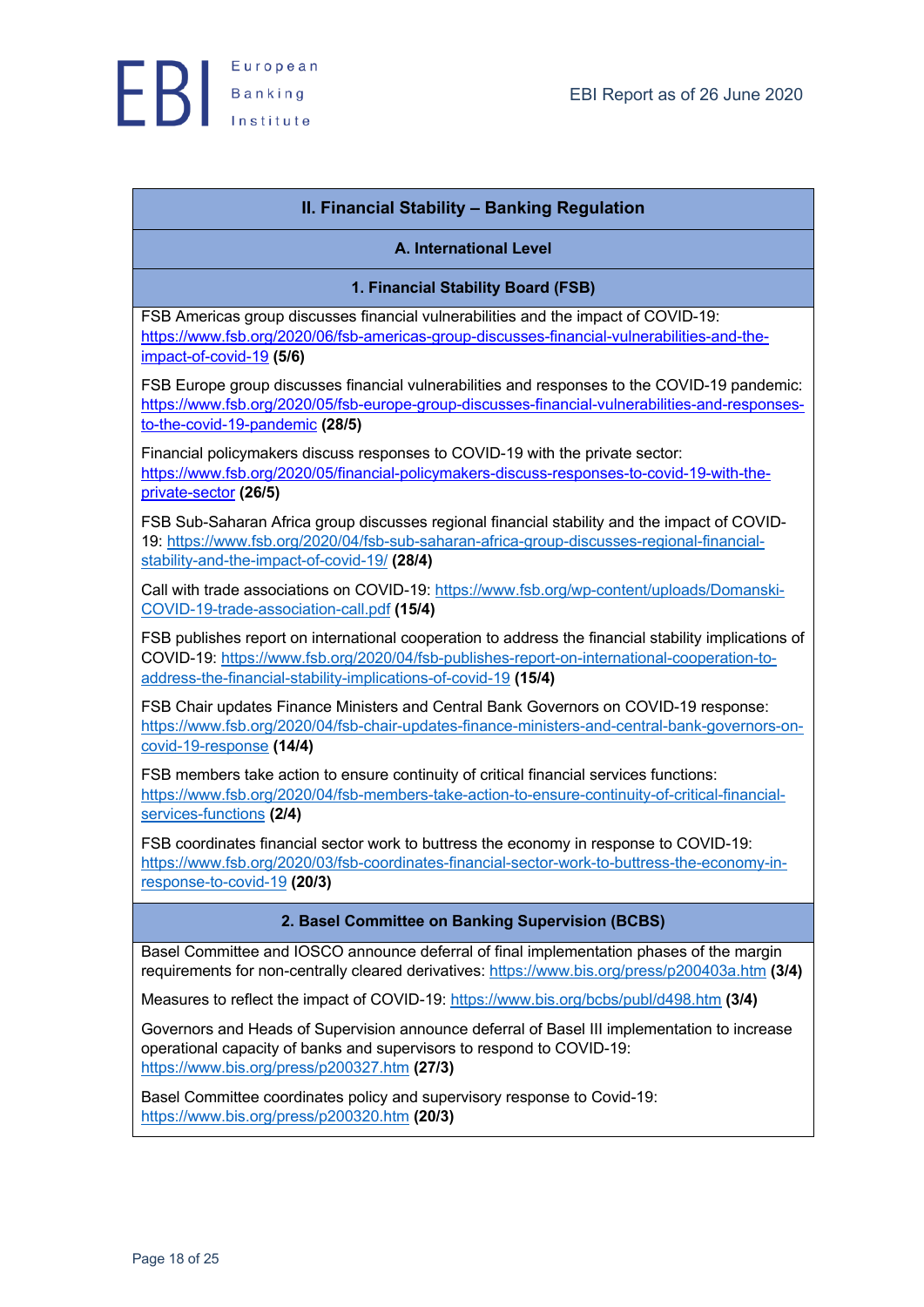

## **3. International Association of Deposit Insurers (IADI)**

Recent IADI COVID-19 Survey Results and Briefing Note on 'Ensuring Business Continuity and Effective Crisis Management Activities for Deposit Insurers': https://www.iadi.org/en/news/recent-iadi-covid-19-survey-results-and-briefing-note-on-ensuringbusiness-continuity-and-effective-crisis-management-activities-for-deposit-insurers/ **(27/4)**

# **B. EU – Euro Area Level**

## **1. ECB – Single Supervisory Mechanism (SSM)**

The COVID-19 crisis and its implications for fiscal policies: https://www.ecb.europa.eu/pub/economicbulletin/focus/2020/html/ecb.ebbox202004\_07~145cc90654.en.html **(18/6)**

Impact of the COVID-19 lockdown on trade in travel services: https://www.ecb.europa.eu/pub/economicbulletin/focus/2020/html/ecb.ebbox202004\_01~d1a38decec.en.html **(17/6)**

The COVID-19 pandemic and access to finance for small and medium-sized enterprises: evidence from survey data: https://www.ecb.europa.eu/pub/economicbulletin/focus/2020/html/ecb.ebbox202004\_03~45b9442bb3.en.html **(17/6)**

Coronavirus (COVID-19): market fear as implied by options prices: https://www.ecb.europa.eu/pub/economicbulletin/focus/2020/html/ecb.ebbox202004\_02~26672a3808.en.html **(17/6)**

COVID-19 and non-performing loans: lessons from past crises: https://www.ecb.europa.eu/pub/economicresearch/resbull/2020/html/ecb.rb200527~3fe177d27d.en.pdf **(27/5)**

Pandemic increases risks to financial stability: https://www.ecb.europa.eu/press/pr/date/2020/html/ecb.pr200526~cbbd04bd5d.en.html **(26/5)**

Opinion on amendments to the Union prudential framework in response to the COVID-19 pandemic (CON/2020/16):

https://www.bankingsupervision.europa.eu/ecb/legal/pdf/en\_con\_2020\_16.sign.pdf **(20/5)**

ECB Banking Supervision provides temporary relief for capital requirements for market risk: https://www.bankingsupervision.europa.eu/press/pr/date/2020/html/ssm.pr200416~ecf270bca.en .html **(16/4)**

ECB supports macroprudential policy actions taken in response to coronavirus outbreak: https://www.ecb.europa.eu/press/pr/date/2020/html/ecb.pr200415~96f622e255.en.html **(15/4)**

Recommendation of the ECB of 27 March 2020 on dividend distributions during the COVID-19 pandemic and repealing Recommendation ECB/2020/1 (ECB/2020/19, OJ C 102I, 30.3.2020, p. 1): https://eur-lex.europa.eu/legal-

content/EN/TXT/?uri=uriserv:OJ.CI.2020.102.01.0001.01.ENG&toc=OJ:C:2020:102I:FULL **(30/3)**

ECB Banking Supervision provides further flexibility to banks in reaction to coronavirus: https://www.bankingsupervision.europa.eu/press/pr/date/2020/html/ssm.pr200320~4cdbbcf466.e n.html **(20/3)**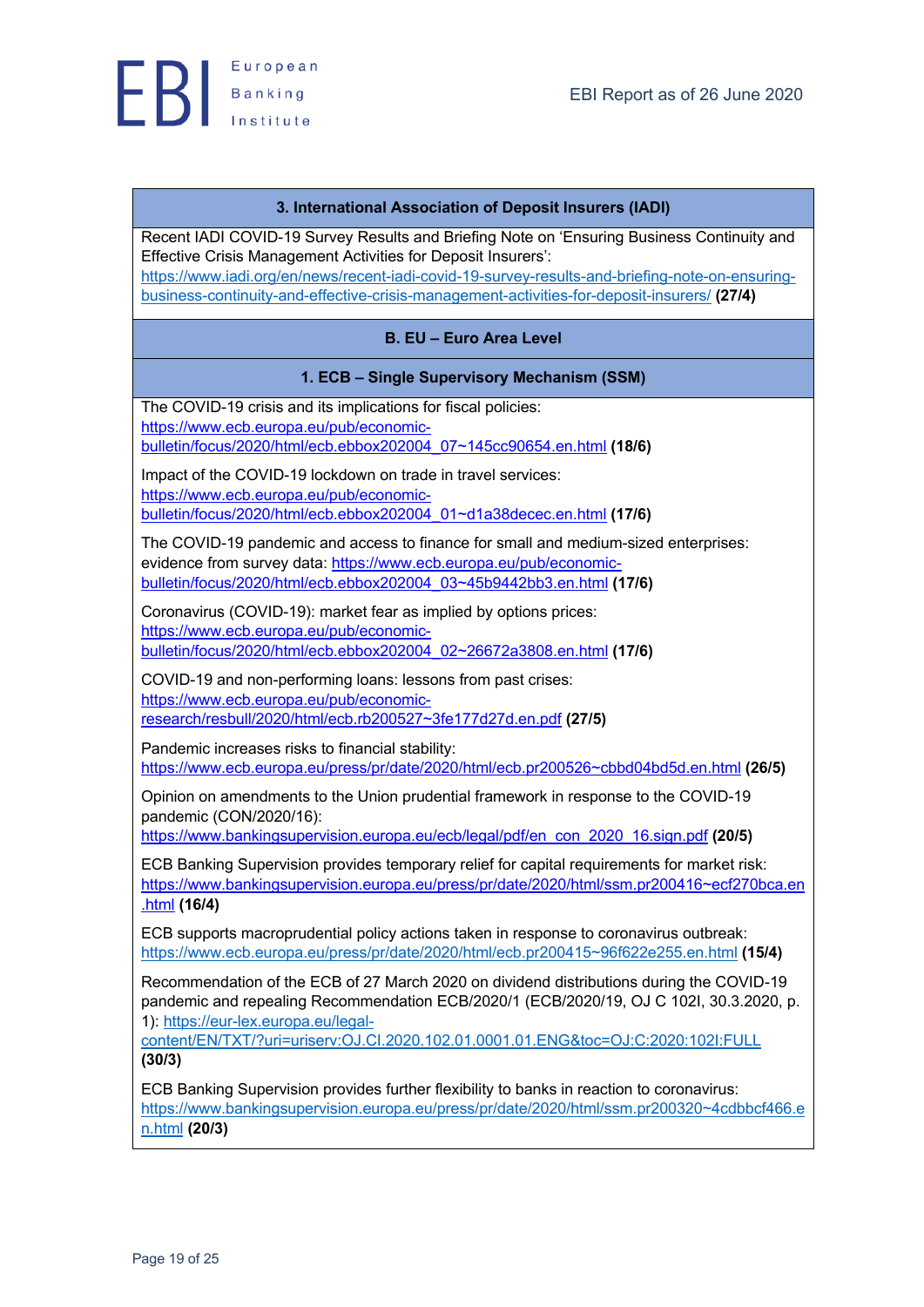

ECB Banking Supervision provides temporary capital and operational relief in reaction to coronavirus: https://www.bankingsupervision.europa.eu/press/pr/date/2020/html/ssm.pr200312~ 43351ac3ac.en.html **(12/3)**

# **2. European Banking Authority (EBA)**

EBA extends deadline for the application of its Guidelines on payment moratoria to 30 September: https://eba.europa.eu/eba-extends-deadline-application-its-guidelines-paymentmoratoria-30-september **(18/6)**

EBA releases bank-by-bank data at the start of the COVID-19 crisis: https://eba.europa.eu/ebareleases-bank-bank-data-start-covid-19-crisis **(8/6)**

EBA issues Guidelines to address gaps in reporting data and public information in the context of COVID-19: https://eba.europa.eu/eba-issues-guidelines-address-gaps-reporting-data-and-publicinformation-context-covid-19 **(2/6)**

Thematic note - Preliminary analysis of impact of COVID-19 on EU banks: https://eba.europa.eu/sites/default/documents/files/document\_library/Risk%20Analysis%20and% 20Data/Risk%20Assessment%20Reports/2020/Thematic%20notes/883986/Thematic%20note% 20-%20Preliminary%20analysis%20of%20impact%20of%20COVID-19%20on%20EU%20banks%20%E2%80%93%20May%202020.pdf **(25/5)**

Joint RTS on amendments to the bilateral margin requirements under EMIR in response to the COVID-19 outbreak: https://eba.europa.eu/joint-rts-amendments-bilateral-margin-requirementsunder-emir-response-covid-19-outbreak **(4/5)**

EBA provides further guidance on the use of flexibility in relation to COVID-19 and calls for heightened attention to risks: https://eba.europa.eu/eba-provides-further-guidance-use-flexibilityrelation-covid-19-and-calls-heightened-attention-risks **(22/4)**

EU banks sail through the Corona crisis with sound capital ratios: https://eba.europa.eu/eubanks-sail-through-corona-crisis-sound-capital-ratios **(14/4)**

Guidelines on legislative and non-legislative moratoria on loan repayments applied in the light of the COVID-19 crisis (EBA/GL/2020/02):

https://eba.europa.eu/sites/default/documents/files/document\_library/Publications/Guidelines/20 20/Guidelines%20on%20legislative%20and%20non-

legislative%20moratoria%20on%20loan%20repayments%20applied%20in%20the%20light%20o f%20the%20COVID-19%20crisis/EBA-GL-2020-

02%20Guidelines%20on%20payment%20moratoria.pdf **(2/4)**

EBA provides additional clarity on measures to mitigate the impact of COVID-19 on the EU banking sector: https://eba.europa.eu/eba-provides-additional-clarity-on-measures-mitigateimpact-covid-19-eu-banking-sector **(31/3)**

EBA provides clarity to banks and consumers on the application of the prudential framework in light of COVID-19 measures: https://eba.europa.eu/eba-provides-clarity-banks-consumersapplication-prudential-framework-light-covid-19-measures **(25/3)**

EBA statement on actions to mitigate the impact of COVID-19 on the EU banking sector: https://eba.europa.eu/eba-statement-actions-mitigate-impact-covid-19-eu-banking-sector **(12/3)**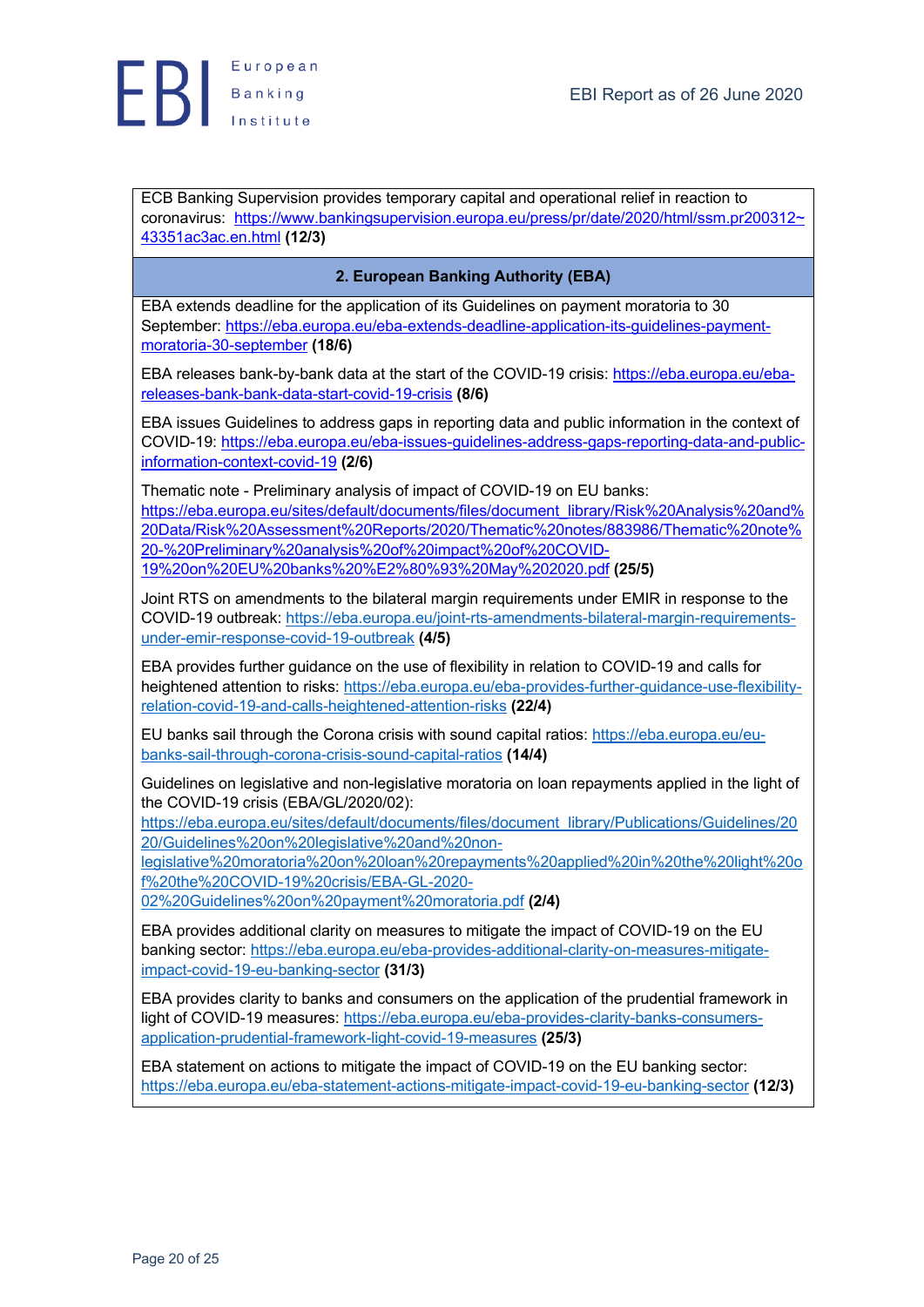

# **3. Single Resolution Board (SRB)**

MREL: the next steps: https://srb.europa.eu/en/node/1028 **(17/6)**

Resolution planning cycle 2020: setting a course for financial stability: https://srb.europa.eu/en/node/981 **(7/5)**

COVID-19 crisis: the SRB's approach to MREL targets: https://srb.europa.eu/en/node/967 **(8/4)**

An extraordinary challenge: SRB actions to support efforts to mitigate the economic impact of the COVID-19 outbreak: https://srb.europa.eu/en/node/965 **(1/4)**

Letter to banks under the SRB's remit on potential operational relief measures related to the COVID-19 outbreak: https://srb.europa.eu/en/node/965 **(1/4)**

**4. European Systemic Risk Board (ESRB)**

Decision of the European Systemic Risk Board of 2 June 2020 on the cancellation of certain reports on actions and measures taken pursuant to Recommendation ESRB/2014/1 and Recommendation ESRB/2015/2 of the European Systemic Risk Board (OJ C 205, 19.6.2020, p. 13): https://eur-

lex.europa.eu/legalcontent/EN/TXT/?uri=uriserv:OJ.C\_.2020.205.01.0013.01.ENG&toc=OJ:C:20 20:205:TOC **(19/6)**

Recommendation of the European Systemic Risk Board of 6 May 2020 on liquidity risks in investment funds (ESRB/2020/4, OJ C 200, 15.6.2020, p. 1): https://eur-lex.europa.eu/legalcontent/EN/TXT/?uri=uriserv:OJ.C\_.2020.200.01.0001.01.ENG&toc=OJ:C:2020:200:TOC **(15/6)**

The General Board of the European Systemic Risk Board takes second set of actions in response to the coronavirus emergency at its extraordinary meeting on 27 May 2020: https://www.esrb.europa.eu/news/pr/date/2020/html/esrb.pr200608~c9d71f035a.en.html **(8/6)**

The General Board of the European Systemic Risk Board takes first set of actions to address the coronavirus emergency at its extraordinary meeting on 6 May 2020: https://www.esrb.europa.eu/news/pr/date/2020/html/esrb.pr200514~bb1f96a327.en.html **(14/5)**

Policy measures in response to the COVID-19 pandemic: https://www.esrb.europa.eu/home/coronavirus/html/index.en.html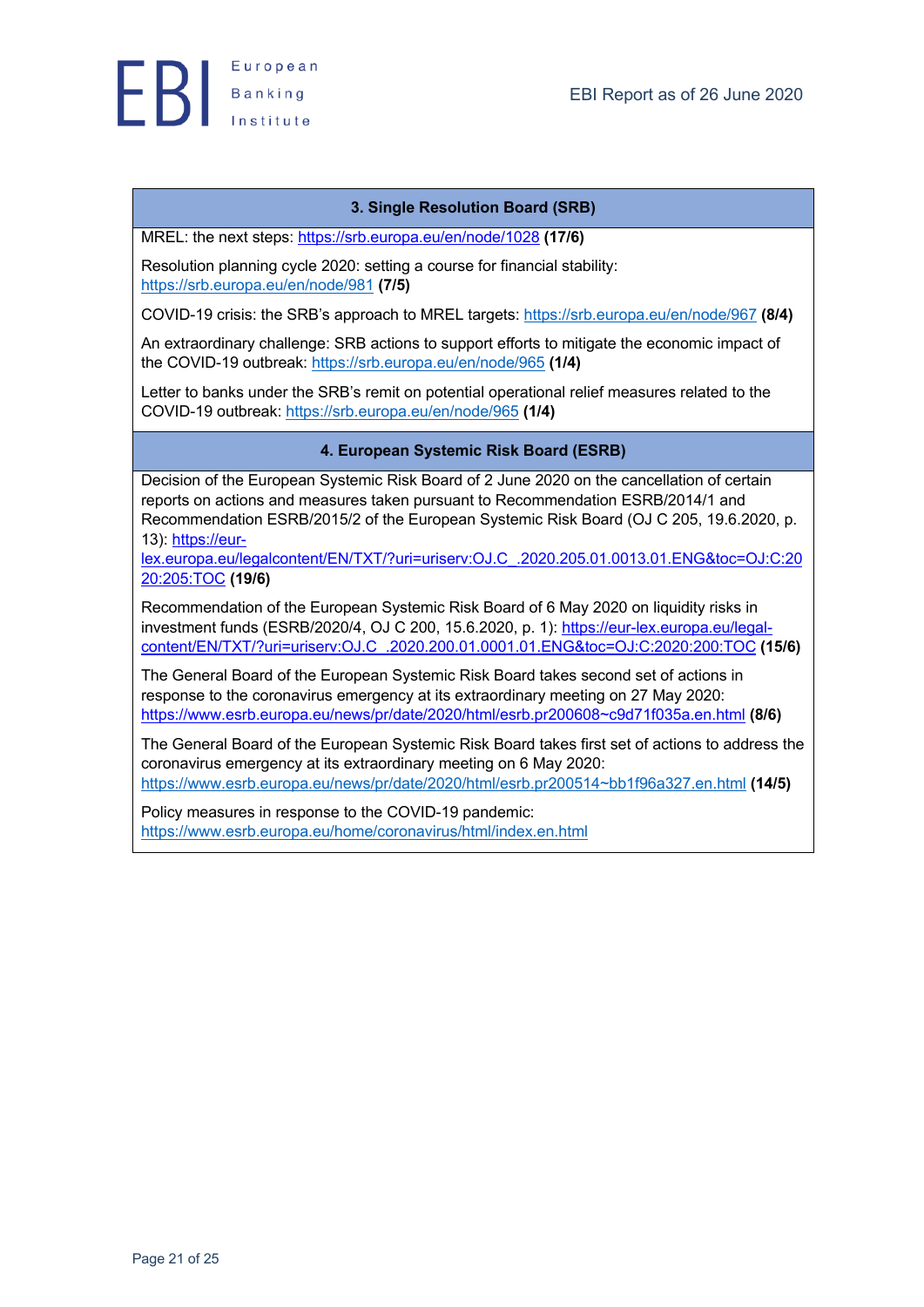

# **III. Capital Markets Regulation**

## **A. International Level: International Organization of Securities Commissions (IOSCO)**

IOSCO encourages issuers' fair disclosure about COVID-19 related impacts: https://www.iosco.org/news/pdf/IOSCONEWS568.pdf **(29/5)**

Financial policymakers discuss responses to COVID-19 with the private sector: https://www.iosco.org/news/pdf/IOSCONEWS566.pdf **(26/5)**

IOSCO reprioritizes its work program to address impact of COVID-19: https://www.iosco.org/news/pdf/IOSCONEWS562.pdf **(8/4)**

IOSCO Statement on Application of Accounting Standards during the COVID-19 Outbreak: https://www.iosco.org/news/pdf/IOSCONEWS561.pdf **(3/4)**

Basel Committee and IOSCO announce deferral of final implementation phases of the margin requirements for noncentrally cleared derivatives: https://www.iosco.org/news/pdf/IOSCONEWS560.pdf **(3/4)**

Securities regulators coordinate responses to COVID-19 through IOSCO: https://www.iosco.org/news/pdf/IOSCONEWS559.pdf **(25/3)**

## **B. EU Level: European Securities and Markets Authority (ESMA)**

ESMA renews its Decision requiring net short position holders to report positions of 0.1% and above: https://www.esma.europa.eu/press-news/esma-news/esma-renews-its-decisionrequiring-net-short-position-holders-report-positions **(11/6)**

ESMA publishes statement on MiFIR open access and COVID-19: https://www.esma.europa.eu/press-news/esma-news/esma-publishes-statement-mifir-openaccess-and-covid-19 **(11/6)**

ESMA calls for transparency on COVID-19 effects in half-yearly financial reports: https://www.esma.europa.eu/press-news/esma-news/esma-calls-transparency-covid-19-effectsin-half-yearly-financial-reports **(20/5)**

ESMA – non-renewal and termination of short selling bans by Austrian FMA, Belgian FSMA, French AMF, Greek HCMC, Italian CONSOB and Spanish CNMV: https://www.esma.europa.eu/press-news/esma-news/esma-%E2%80%93-non-renewal-andtermination-short-selling-bans-austrian-fma-belgian-fsma **(18/5)**

ESMA supports ESRB actions to address COVID-related systemic vulnerabilities: https://www.esma.europa.eu/press-news/esma-news/esma-supports-esrb-actions-addresscovid-related-systemic-vulnerabilities **(14/5)**

ESMA highlights challenges for rating Collateralised Loan Obligations: https://www.esma.europa.eu/press-news/esma-news/esma-highlights-challenges-ratingcollateralised-loan-obligations **(13/5)**

ESMA reminds firms of conduct of business obligations under MiFID II: https://www.esma.europa.eu/press-news/esma-news/esma-reminds-firms-conduct-businessobligations-under-mifid-ii **(6/5)**

Joint RTS on amendments to the bilateral margin requirements under EMIR in response to the COVID-19 outbreak: https://eba.europa.eu/joint-rts-amendments-bilateral-margin-requirementsunder-emir-response-covid-19-outbreak **(4/5)**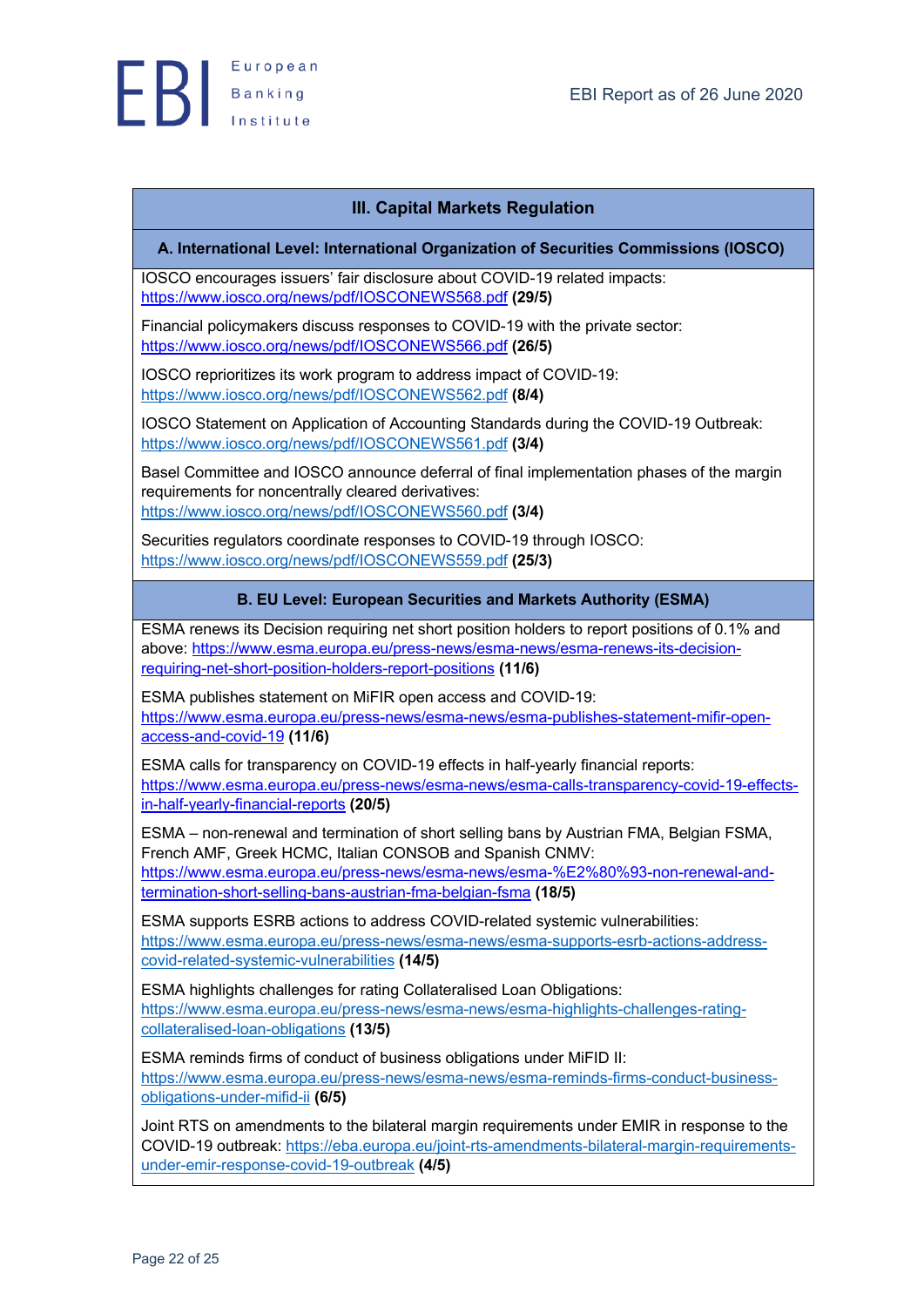

ESMA issues new Q&A on Alternative Performance Measures in the context of COVID-19: https://www.esma.europa.eu/press-news/esma-news/esma-issues-new-qa-alternativeperformance-measures-in-context-covid-19 **(17/4)**

ESMA Decision (EU) 2020/525 of 16 March 2020 to require natural or legal persons who have net short positions to temporarily lower the notification thresholds of net short positions in relation to the issued shares capital of companies whose shares are admitted to trading on a regulated market above a certain threshold to notify the competent authorities in accordance with point (a) of Article 28(1) of Regulation (EU) No 236/2012 of the European Parliament and of the Council (OJ L 116, 15.4.2020, p. 5): https://eur-lex.europa.eu/legalcontent/EN/TXT/?uri=uriserv:OJ.L\_.2020.116.01.0005.01.ENG&toc=OJ:L:2020:116:FULL **(15/4)**

ESMA issues positive opinions on short selling bans by Austrian FMA, Belgian FSMA, French AMF, Greek HCMC and Spanish CNMV: https://www.esma.europa.eu/press-news/esmanews/esma-issues-positive-opinions-short-selling-bans-austrian-fma-belgian-fsma **(15/4)**

ESMA postpones publication dates for annual non-equity transparency calculations and quarterly SI data: https://www.esma.europa.eu/press-news/esma-news/esma-postponespublication-dates-annual-non-equity-transparency-calculations **(9/4)**

ESMA promotes coordinated action regarding benchmarks external audit requirements: https://www.esma.europa.eu/press-news/esma-news/esma-promotes-coordinated-actionregarding-benchmarks-external-audit **(9/4)**

ESMA sets out supervisory expectations on publication of investment funds' periodic reports: https://www.esma.europa.eu/press-news/esma-news/esma-sets-out-supervisory-expectationspublication-investment-funds-periodic **(9/4)**

ESMA updates its risk assessment in light of the COVID-19 pandemic: https://www.esma.europa.eu/press-news/esma-news/esma-updates-its-risk-assessment-in-lightcovid-19-pandemic **(2/4)**

ESMA provides clarifications for best execution reports under MiFID II: https://www.esma.europa.eu/press-news/esma-news/esma-provides-clarifications-bestexecution-reports-under-mifid-ii **(31/3)**

ESMA issues guidance on financial reporting deadlines in light of COVID-19: https://www.esma.europa.eu/press-news/esma-news/esma-issues-guidance-financial-reportingdeadlines-in-light-covid-19 **(27/3)**

ESMA confirms application date of equity transparency calculations: https://www.esma.europa.eu/press-news/esma-news/esma-confirms-application-date-equitytransparency-calculations **(27/3)**

ESMA clarifies position on SFTR Backloading: https://www.esma.europa.eu/press-news/esmanews/esma-clarifies-position-sftr-backloading **(26/3)**

ESMA issues guidance on accounting implications of COVID-19: https://www.esma.europa.eu/press-news/esma-news/esma-issues-guidance-accountingimplications-covid-19 **(25/3)**

ESMA sets out approach on MiFIR Tick-Size Regime for Systematic Internalisers: https://www.esma.europa.eu/press-news/esma-news/esma-sets-out-approach-mifir-tick-sizeregime-systematic-internalisers **(20/3)**

ESMA clarifies position on call taping under MIFID II: https://www.esma.europa.eu/pressnews/esma-news/esma-clarifies-position-call-taping-under-mifid-ii **(20/3)**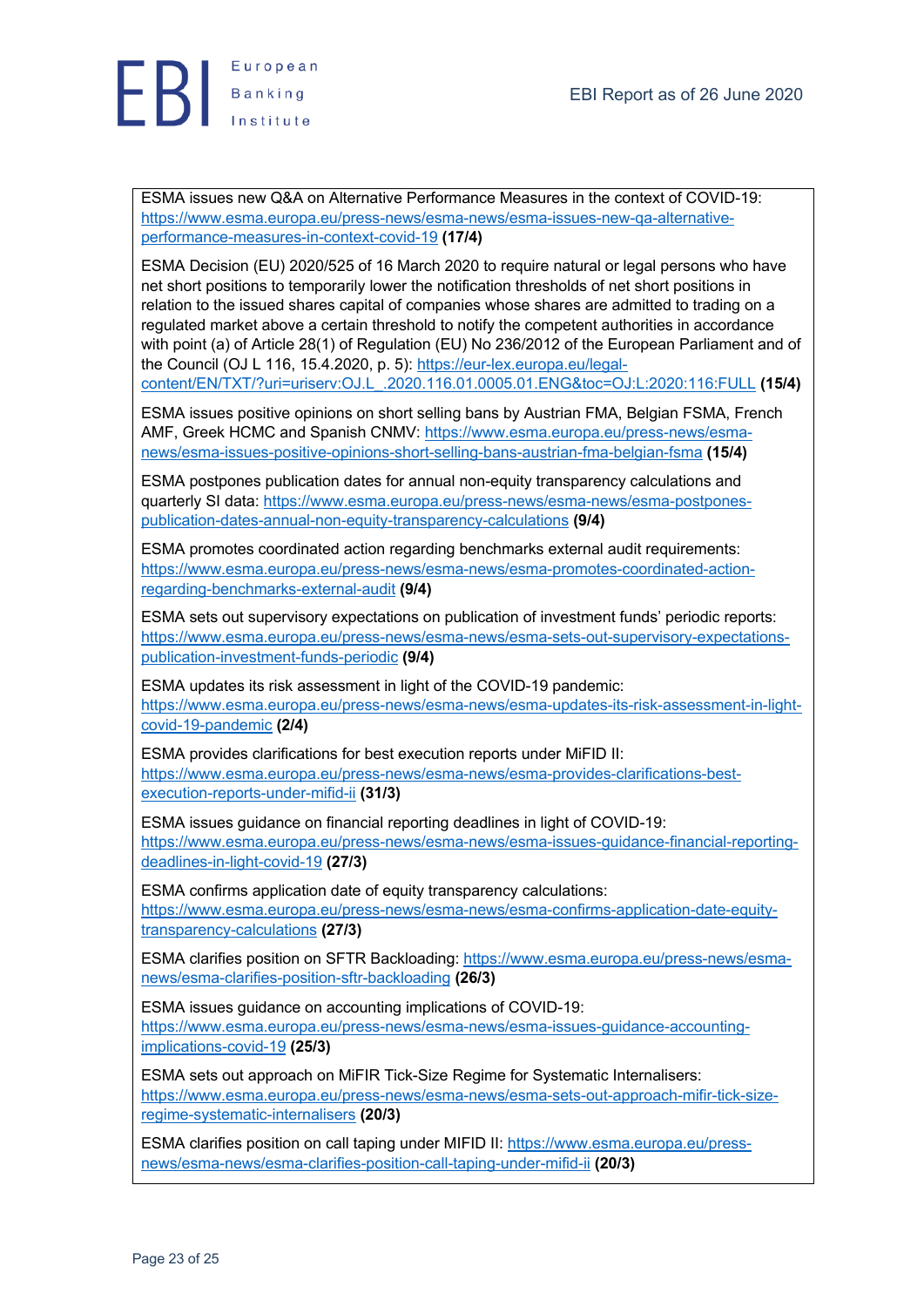

ESMA issues positive opinions on bans on net short positions by Belgian FSMA and Greek HCMC: https://www.esma.europa.eu/press-news/esma-news/esma-issues-positive-opinionsbans-net-short-positions-belgian-fsma-and-greek **(19/3)**

ESMA sets out approach to SFTR implementation: https://www.esma.europa.eu/pressnews/esma-news/esma-sets-out-approach-sftr-implementation **(19/3)**

ESMA issues positive opinion on short selling ban by French AMF and Spanish CNMV: https://www.esma.europa.eu/press-news/esma-news/esma-issues-positive-opinion-short-sellingban-french-amf **(18/3)**

ESMA issues positive opinion on short selling ban by Italian CONSOB: https://www.esma.europa.eu/press-news/esma-news/esma-issues-positive-opinion-short-sellingban-italian-consob-1 **(17/3)**

ESMA requires net short position holders to report positions of 0.1% and above: https://www.esma.europa.eu/press-news/esma-news/esma-requires-net-short-position-holdersreport-positions-01-and-above **(16/3)**

ESMA recommends action by financial market participants for COVID-19 impact: https://www.esma.europa.eu/press-news/esma-news/esma-recommends-action-financialmarket-participants-covid-19-impact **(11/3)**